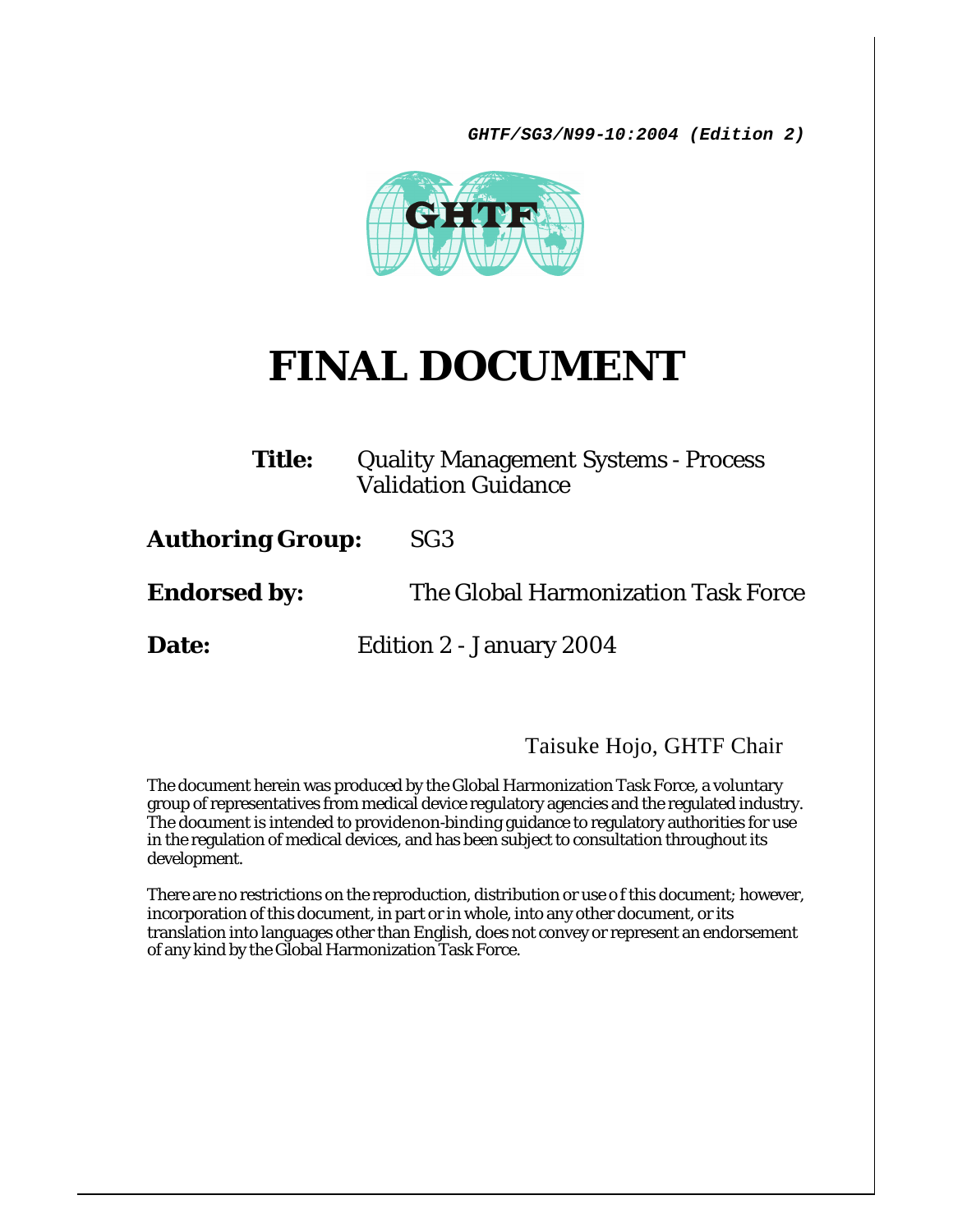# **Process Validation Guidance**

### **Contents**

- **0 Introduction**
- **1 Purpose and scope**
	- **1.1 Purpose**
	- **1.2 Scope**
- **2 Definitions**
- **3 Processes that should be validated**
	- **3.1 Special processes**
	- **3.2 Process validation within the quality management syste m**
	- **3.3 Process validation decision**
	- **3.4 Examples**
- **4 Statistical methods and tools for process validation**

### **5 Conduct of a validation**

- **5.1 Getting started**
- **5.2 Protocol development**
- **5.3 Installation qualification (IQ)**
- **5.4 Operational qualification (OQ)**
- **5.5 Performance qualification (PQ)**
- **6 Maintaining a state of validation**
	- **6.1 Monitor and control**
	- **6.2 Changes in process and/or product**
	- **6.3 Continued state of control**
	- **6.4 Examples of reasons for revalidation**
- **7 Use of historical data in process validation**
- **8 Summary of activities**

### **Annexes**

- **A Statistical methods and tools for process validation**
- **B Example validation**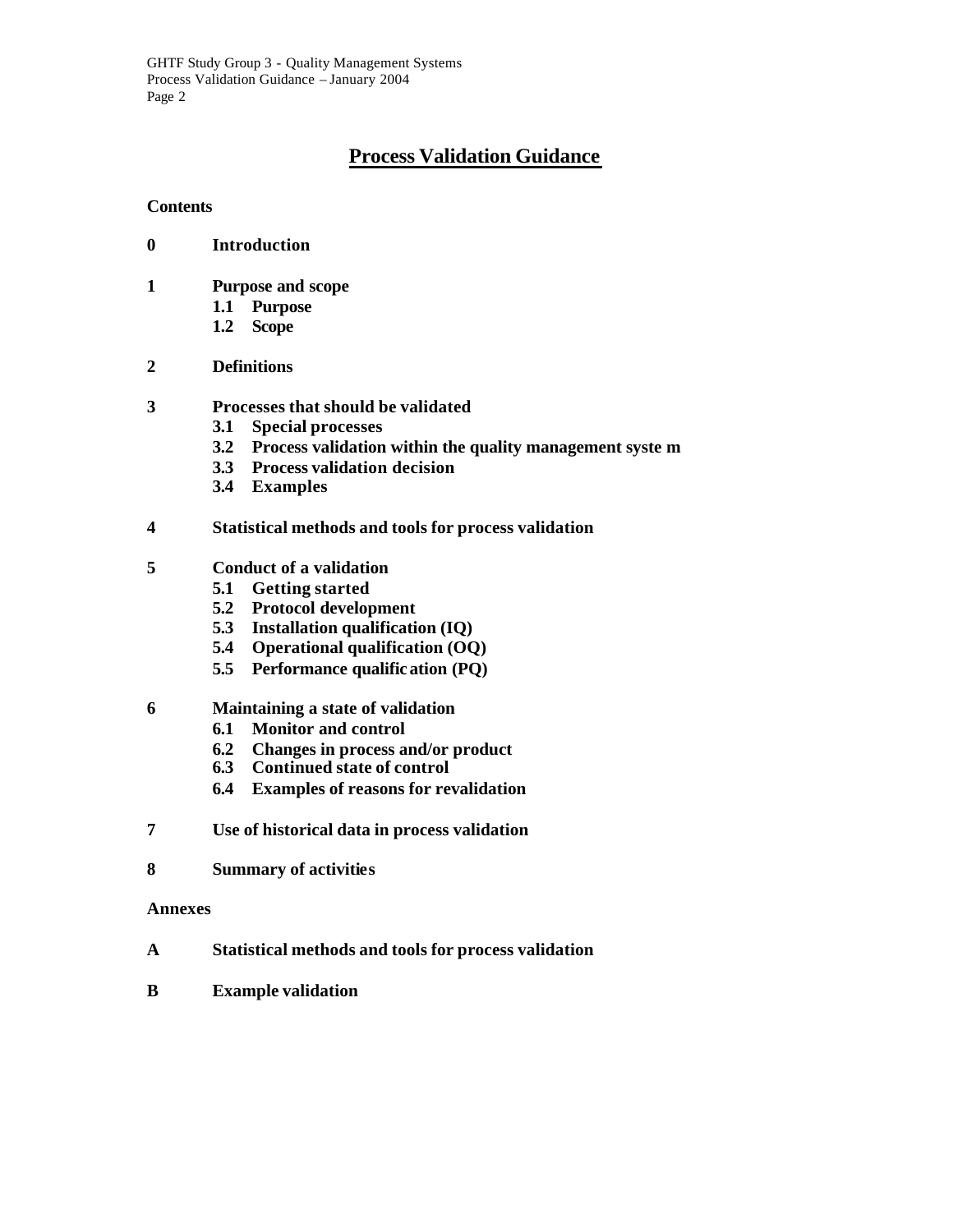### **0 Introduction**

"Quality Management Systems – Process Validation Guidance", originally finalized in 1999, is being republished as "GHTF/SG3/N99-10:2004 (Edition 2) " after revisions due to the changes in ISO 13485:2003, which is utilized in some regulatory systems. The Process Validation Guidance has been revised in sections 0 through 3.4, Figure 1 and Annex B. The revisions can be generalized in two categories: 1.) Editorial revision of terminology to be consistent with ISO 13485:2003 (i.e., "quality system" to "quality management system" and "design controls" to "design and development controls"), and; 2.) Changes to Figure 1 and the corresponding text to reflect the new process validation requirements found in clause 7.5.2 of ISO 13485:2003.

This process validation guidance is intended to assist manufacturers in understanding quality management system requirements concerning process validation and has general applicability to manufacturing (including servicing and installation) processes for medical devices. The guidance provides general suggestions on ways manufacturers may prepare for and carry out process validations.

Process validation is a term used in the medical device industry to indicate that a process has been subject to such scrutiny that the result of the process (a product, a service or other outcome) can be practically guaranteed. This is vitally important if the predetermined requirements of the product can only be assured by destructive testing.

Processing deficiencies may only become apparent after an intermediate component is further processed or the finished product is in use. Validation of a process entails demonstrating that, when a process is operated within specified limits, it will consistently produce product complying with predetermined (design and development) requirements.

The medical device industry encompasses a wide range of technologies and applications, ranging from simple hand tools to complex computer-controlled surgical machines, from implantable screws to artificial organs, from blood-glucose test strips to diagnostic imaging systems and laboratory test equipment. These devices are manufactured by companies of varied size, structure, volume of production, manufacturing processes and management methods. These factors, especially production volume and number of manufacturing steps per unit (e.g. soldering or welding steps) significantly influence how process validation is actually applied. Given this diversity, this guidance does not suggest particular methods of implementation, and therefore, must not be used to assess compliance with quality management system requirements. Rather the intent is to expand on quality management system requirements with practical explanations and examples of process validation principles. Manufacturers can and should seek out/select technology-specific guidance on applying process validation to their particular situation.

This guidance provides general suggestions on ways manufacturers may prepare for and carry out process validations. Other ways may be equally acceptable; some regulatory requirements place the responsibility on the manufacturer to specify those processes which require validation and the qualification of personnel who operate validated processes. Regardless of the method used to validate the process, records of all validations activities should be kept and the final outcome documented.

While the completion of process validation is a regulatory requirement, a manufacturer may decide to validate a process to improve overall quality, eliminate scrap, reduce costs, improve customer satisfaction, or other reasons. Coupled with properly controlled design and development activities; a validated process may well result in a reduced time to market for new products.

In general, the validation of a process is the mechanism or system used by the manufacturer to plan,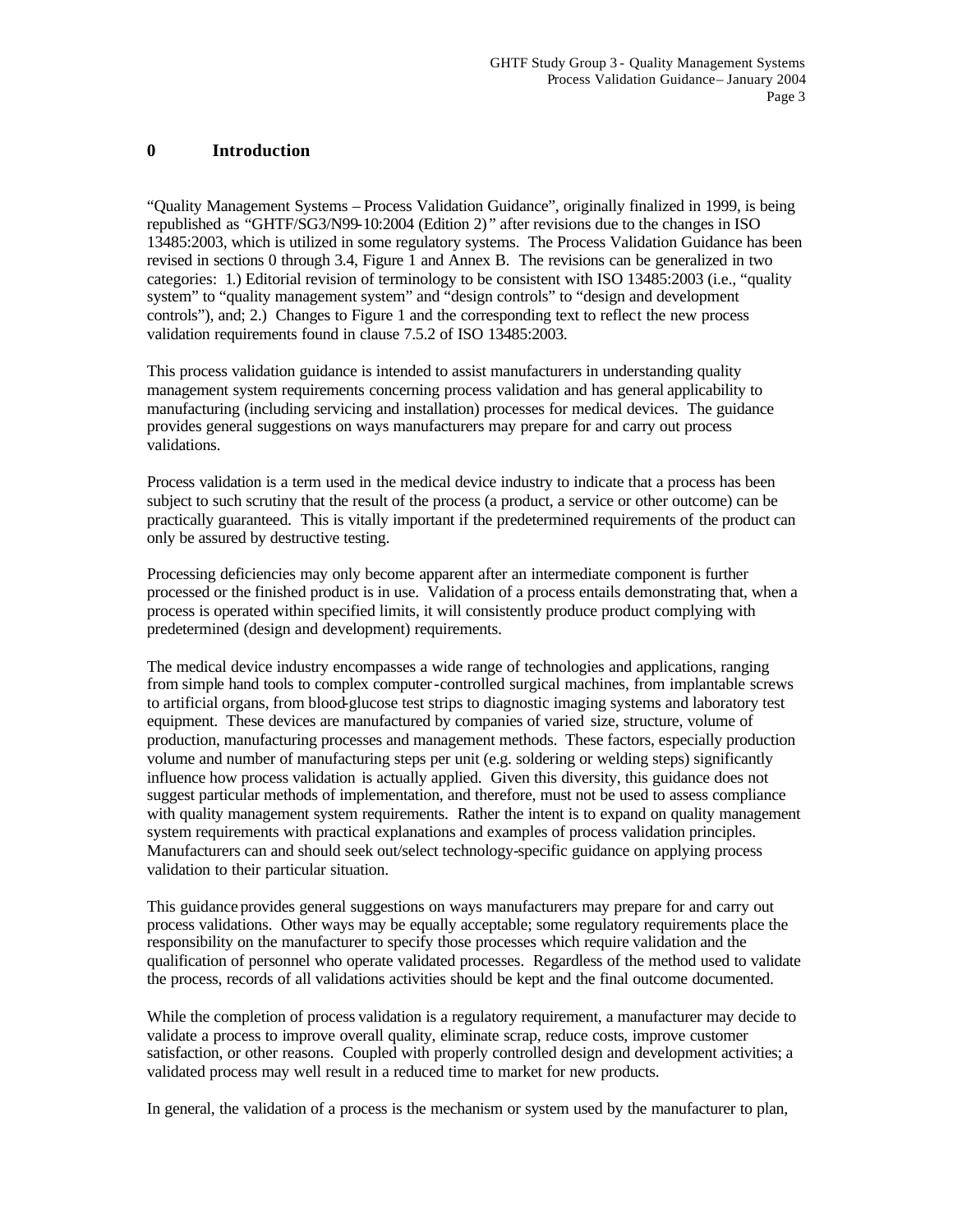GHTF Study Group 3 - Quality Management Systems Process Validation Guidance – January 2004 Page 4

obtain data, record data, and interpret data. These activities may be considered to fall into three phases: 1) an initial qualification of the equipment used and provision of necessary services – also know as installation qualification (IQ); 2) a demonstration that the process will produce acceptable results and establishment of limits (worst case) of the process parameters – also known as operational qualification (OQ); and 3) and establishment of long term process stability – also known as performance qualification (PQ).

Many processes are controlled by computers. While the computer software may be considered an integral part of the process, this guideline does not cover software validation.

While the theory of process validation is reasonably straightforward, the decision of the manufacturer to evaluate every process for potential validation may lead to uncertainty. Some regulatory requirements state that every process that cannot be verified by subsequent monitoring or measurement be validated. Guidance is provided for reaching decisions on whether to validate or not.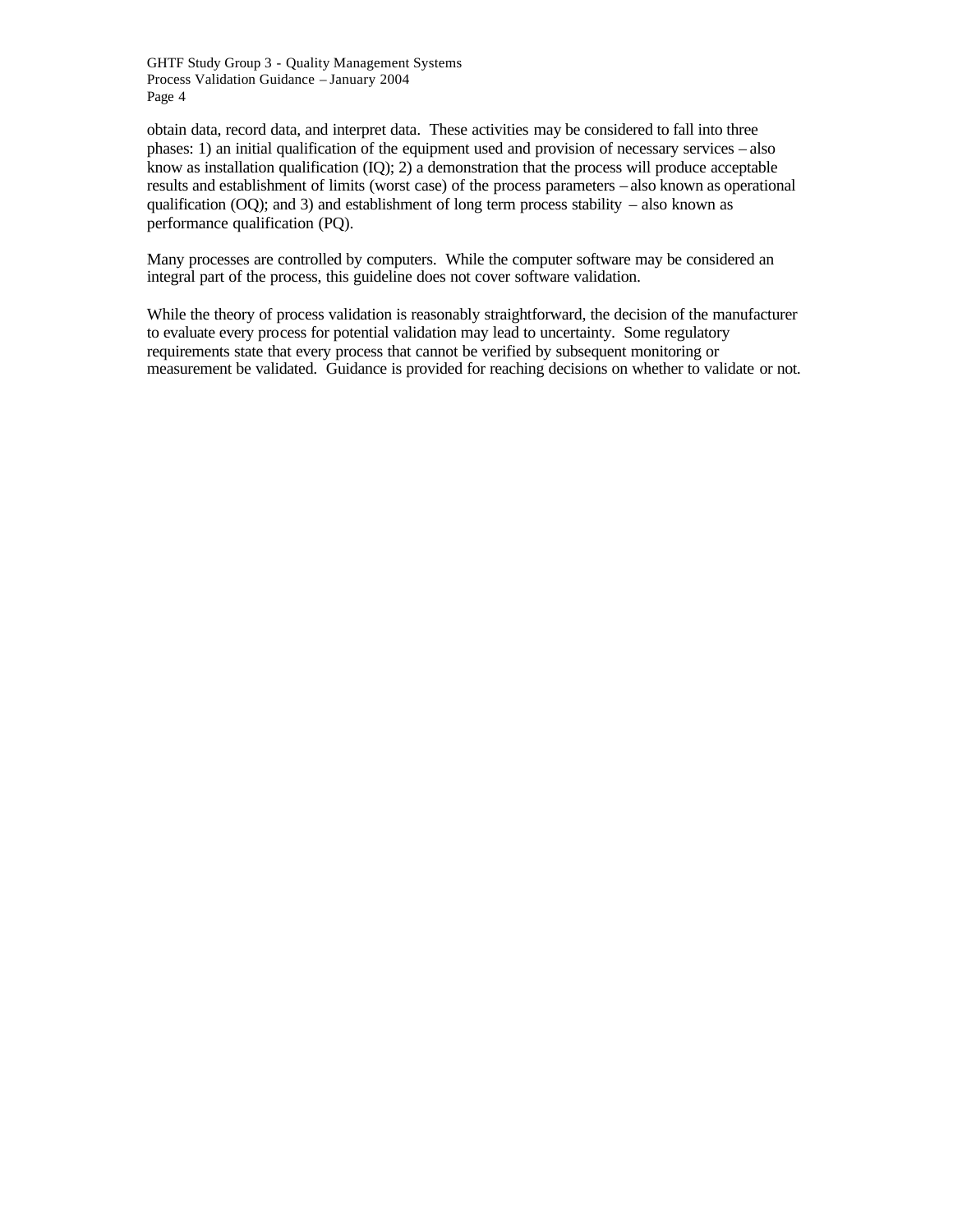### **1 Purpose and scope**

**1.1 Purpose** This process validation guidance is intended to assist manufacturers in understanding quality management system requirements concerning process validation.

**1.2 Scope** This document has general applicability to manufacturing (including servicing and installation) processes for medical devices. Specific recommendations for verification of design output and design validation is included in the GHTF document covering design control.

### **2 Definitions**

For this document, the following definitions apply. Terms other than those defined herein may be found in the literature.

**2.1 Installation qualification (IQ):** establishing by objective evidence that all key aspects of the process equipment and ancillary system installation adhere to the manufacturer's approved specification and that the recommendations of the supplier of the equipment are suitably considered.

**2.2 Operational qualification (OQ):** establishing by objective evidence process control limits and action levels which result in product that meets all predetermined requirements.

**2.3 Performance qualification (PQ):** establishing by objective evidence that the process, under anticipated conditions, consistently produces a product which meets all predetermined requirements.

**2.4 Process validation:** establishing by objective evidence that a process consistently produces a result or product meeting its predetermined requirements.

**2.5 Process validation protocol:** a document stating how validation will be conduc ted, including test parameters, product characteristics, manufacturing equipment, and decision points on what constitutes acceptable test results.

**2.6 Verification:** confirmation by examination and provision of objective evidence that the specified requirements have been fulfilled.

### **3 Process validation within the quality management system**

Process validation is part of the integrated requirements of a quality management system. It is conducted in the context of a system including design and development control, quality assurance, process control, and corrective and preventive action.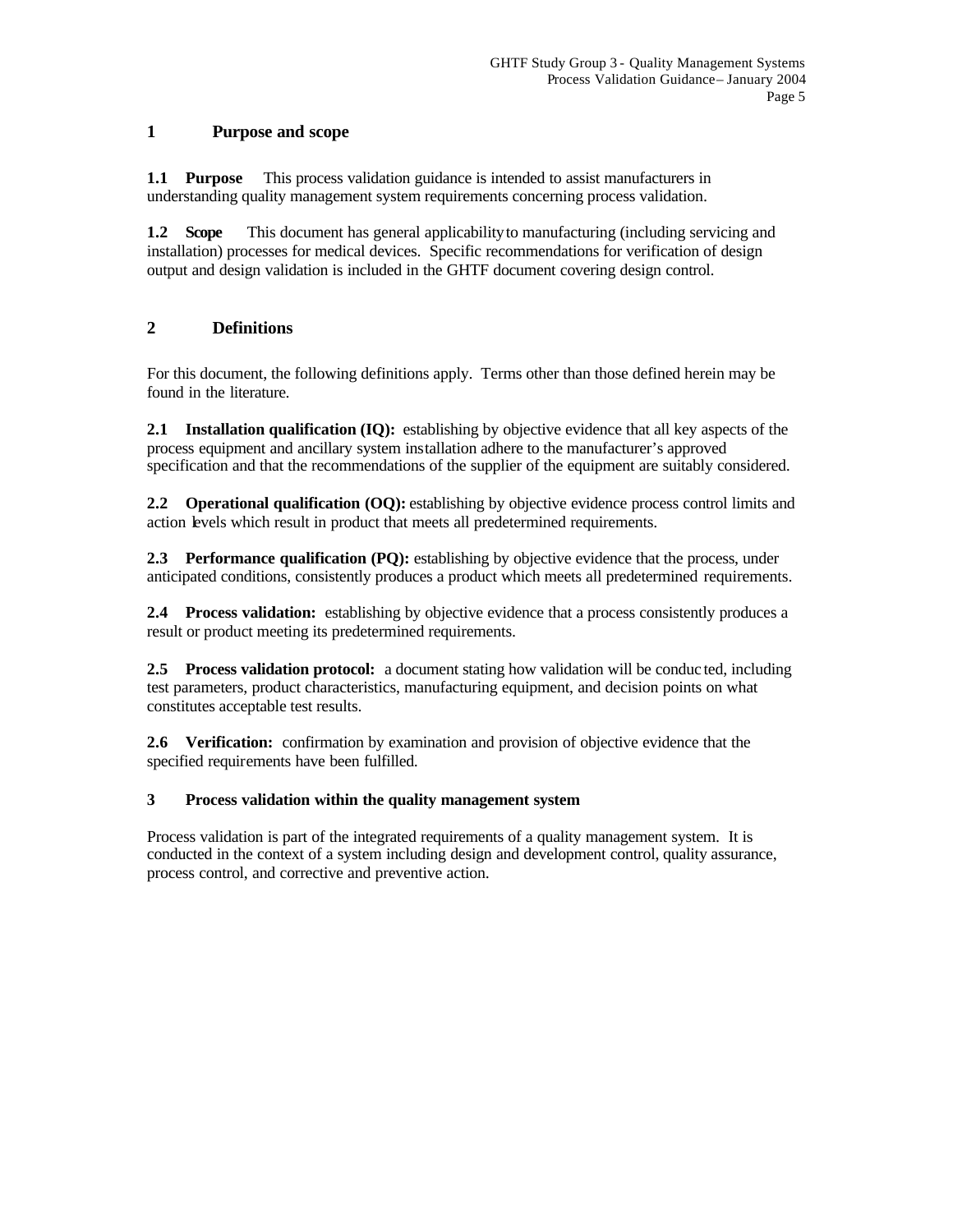GHTF Study Group 3 - Quality Management Systems Process Validation Guidance – January 2004 Page 6

The interrelationship of design control and process development may, for some technologies, be very closely related. For others the relationship may be remote. The product should be designed robustly enough to withstand variations in the manufacturing process and the manufacturing process should be capable and stable to assure continued safe products that perform adequately. Often this results in a very interactive product development and process development activity.

Daily measuring and monitoring activities are conducted as specified by the process control plan which is often largely developed during process validation.

Corrective actions often identify inadequate processes/process validations. Each corrective action applied to a manufacturing process should include the consideration for conducting process validation/revalidation.

### **3.1 Process validation decision**

The following model may be useful in determining whether or not a process should be validated:



Figure 1: Process validation decision tree

The model shown describes a decision tree that a manufacturer can follow when deciding on whether a process needs to be validated. The process under consideration in this model is the simplest possible - many processes may be large and/or a complex set of sub-processes.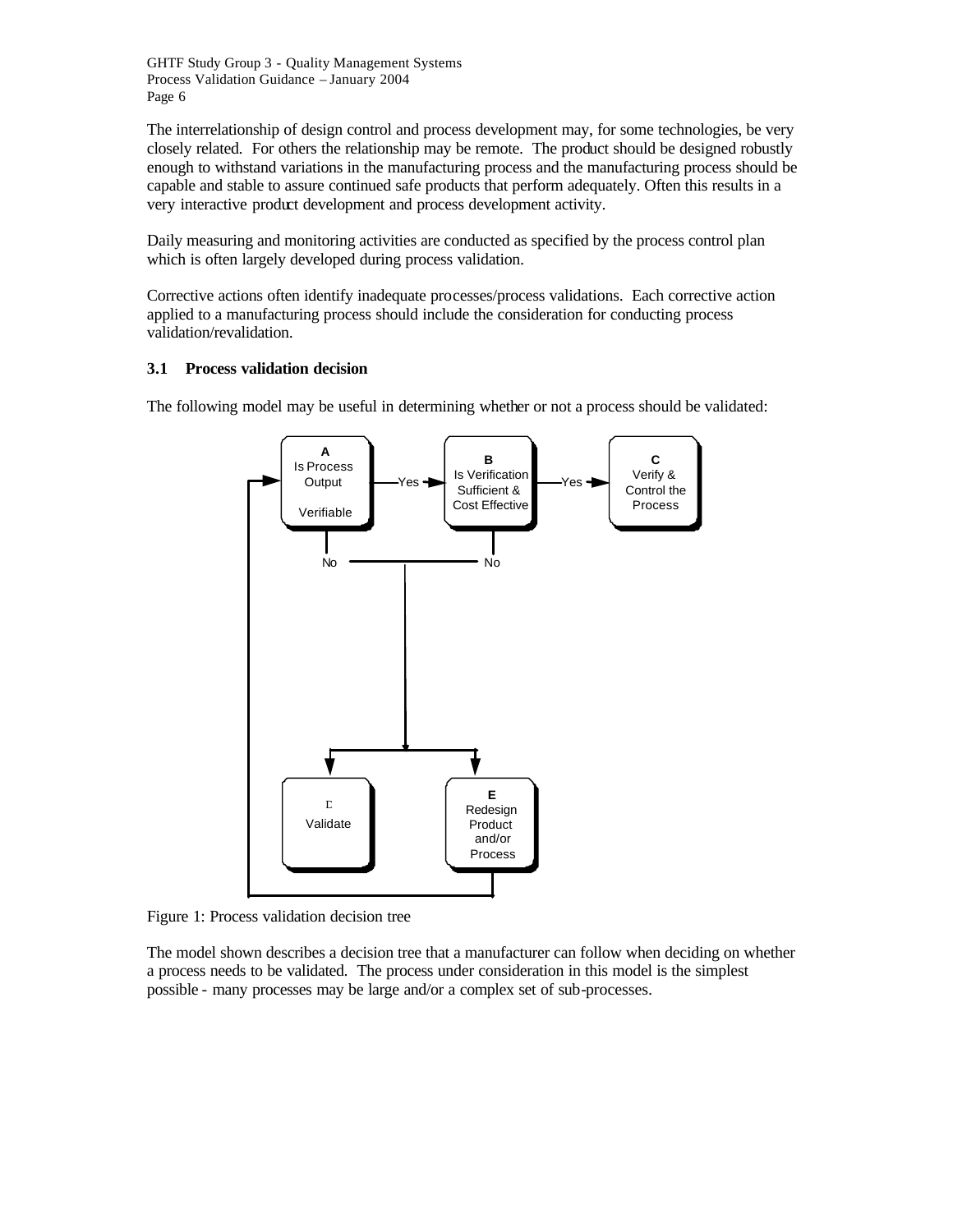Each process should have a specification describing both the process parameters and the output desired. The manufacturer should consider whether the output can be verified by subsequent monitoring or measurement (**A**). If the answer is positive, then the consideration should be made as to whether or not verification alone is sufficient to eliminate unacceptable risk and is a cost effective solution (**B**). If yes, the output should be verified and the process should be appropriately controlled (**C**).

If the output of the process is not verifiable then the decision should be to validate the process (**D**); alternatively, it may become apparent that the product or process should be redesigned to reduce variation and improve the product or process (**E**). Also, a change in a manufacturing process may result in the need for process validation even though the process formerly only required verification and control.

The risk or cost may also be reduced by redesigning the product or process to a point where simple verification is an acceptable decision (**E**).

### **3.2 Examples**

The following table is a list of examples of processes which: (1) should be validated, (2) may be satisfactorily covered by verification, and (3) processes which may be verifiable, but for business purposes, validation can be chosen.

### **(1) Processes which should be validated**

- Sterilization processes
- Clean room ambient conditions
- Aseptic filling processes
- Sterile packaging sealing processes
- Lyophilization process
- Heat treating processes
- Plating processes
- Plastic injection molding processes

### **(2) Processes which may be satisfactorily covered by verification**

- Manual cutting processes
- Testing for color, turbidity, total pH for solutions
- Visual inspection of printed circuit boards
- Manufacturing and testing of wiring harnesses

**(3) Processes for which the above model may be useful in determining the need for validation**

- Certain cleaning processes
- Certain human assembly processes
- Numerical control cutting processes
- Certain filling processes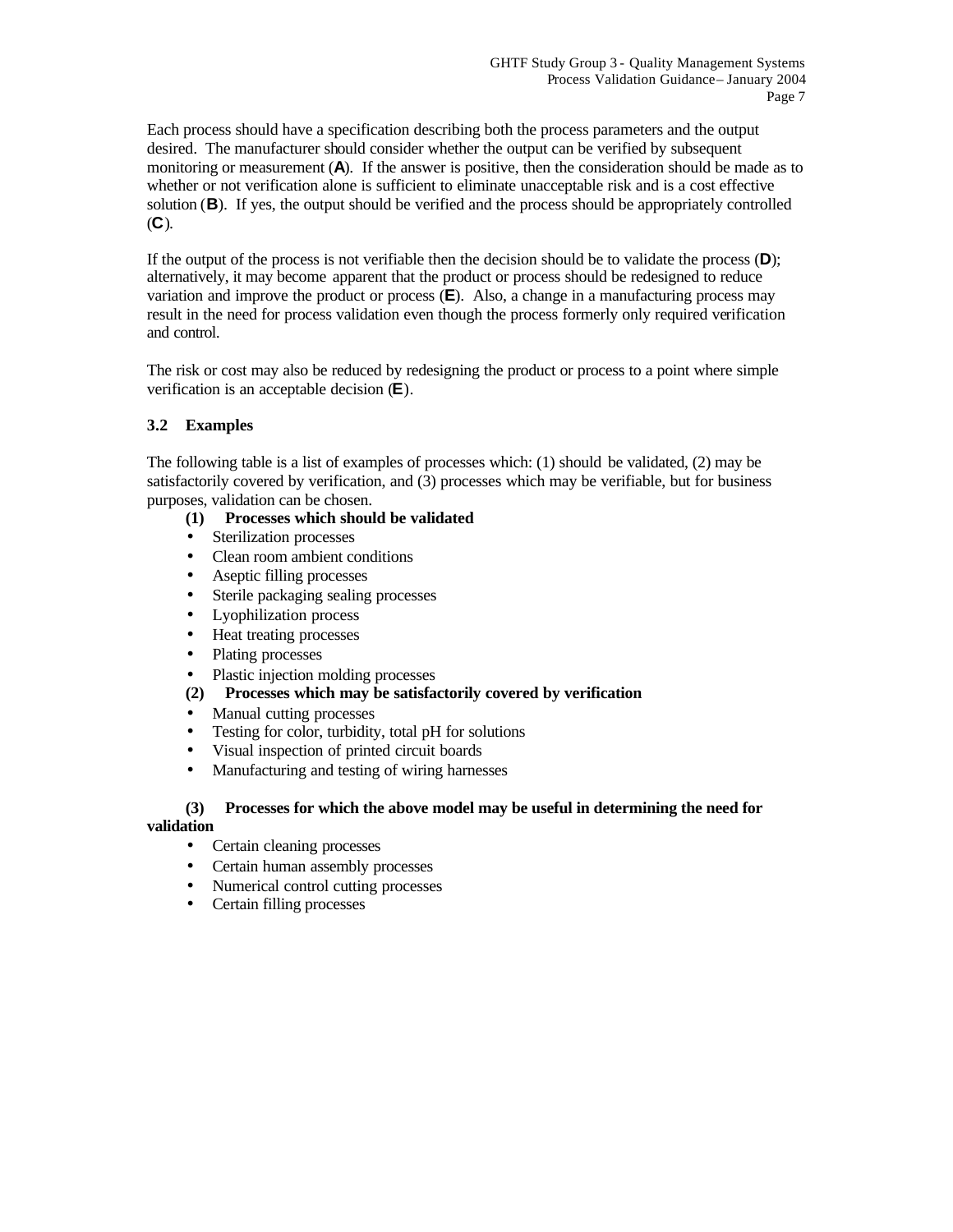While the output of a process may be verifiable, application of software used in that process should be validated for its intended use.

### **4 Statistical methods and tools for process validation**

There are many methods and tools that can be used in process validation. A primer on statistics and process validation is provided in **Annex A** as a guide through the basic concepts. Control charts, capability studies, designed experiments, tolerance analysis, robust design methods, failure modes and effects analysis, sampling plans, and mistake proofing are some of the examples.

### **5 Conduct of a validation**

### **5.1 Getting started**

A consideration should be given to form a multi-functional team to plan and oversee the validation activities. A team approach will help assure the validation processes are well thought out, the protocols are comprehensive and that the final packages are well documented and easy to follow. The team should advise "what could go wrong". The team also provides an opportunity for key functional areas to communicate early about important new and changed products and processes and can foster cooperation.

Members of the validation team could include representatives from or personnel with expertise in:

- Quality Assurance
- Engineering
- Manufacturing
- Others depending on company organization and product types:
	- Laboratory
	- Technical Services
	- Research & Development
	- Regulatory Affairs
	- Clinical Engineering
	- Purchasing/Planning

Once the validation team has been formed, the next step is to plan the approach and define the requirements. Many manufacturers develop what is referred to as a master validation plan which identifies those processes to be validated, the schedule for validations, interrelationships between processes requiring validation and timing for revalidations. Once these have been established, and the purpose and scope for validations are clearly stated and known, protocol development can commence.

Following is a list of activities which may be used as a checklist to review validation activity:

- Form multi-functional team for validation
- Plan the approach and define the requirements
- Identify and describe the processes
- Specify process parameters and desired output
- Decide on verification and/or validation
- Create a master validation plan
- Select methods and tools for validation
- Create validation protocols
- Perform IQ, OQ, PQ and document results
- Determine continuous process controls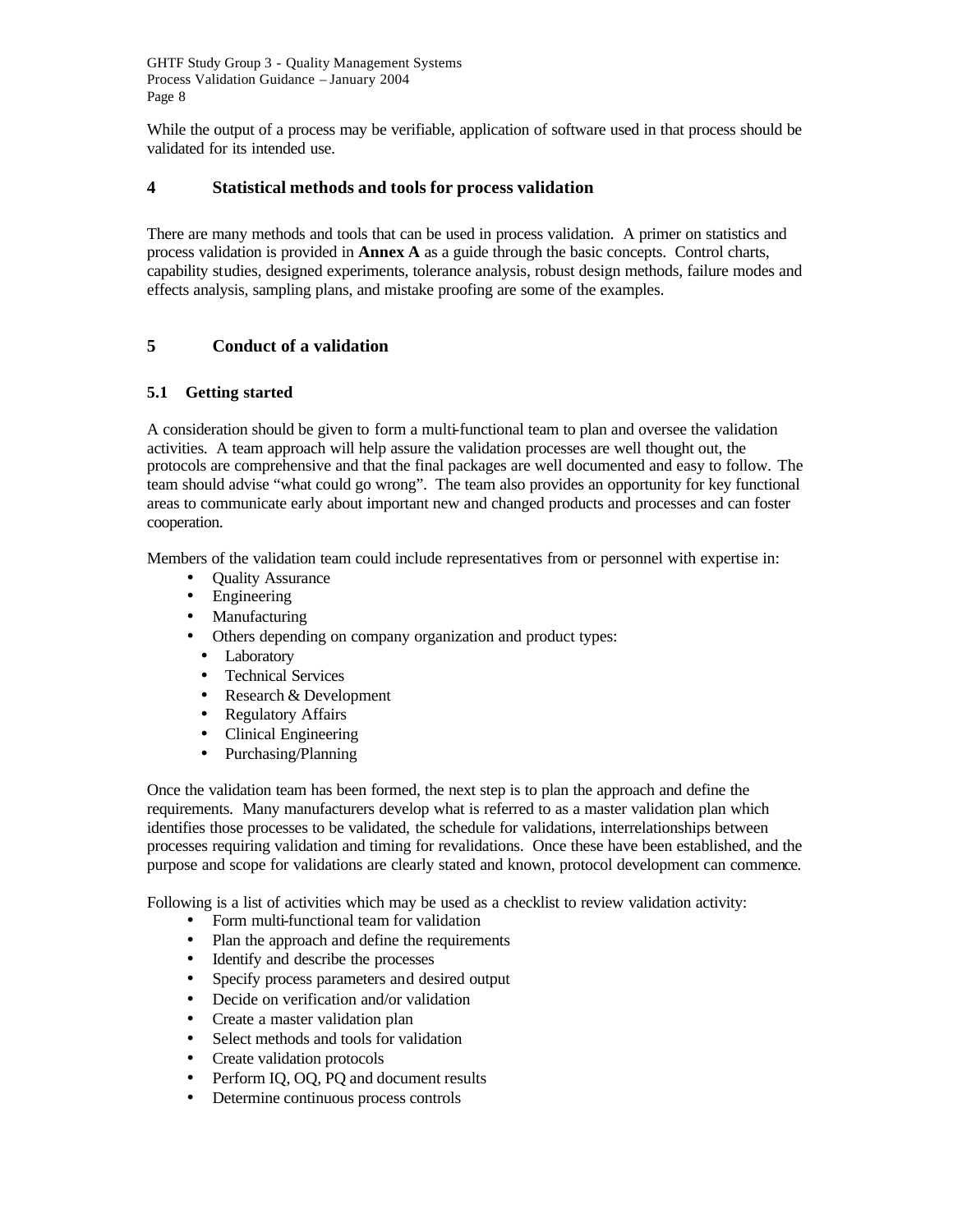• Control the process continuously

### **5.2 Protocol development**

Detailed protocols for performing validations are essential to ensure that the process is adequately validated. Process validation protocols should include the following elements:

- Identification of the process to be validated
- Identification of device(s) to be manufactured using this process
- Objective and measurable criteria for a successful validation
- Length and duration of the validation
- Shifts, operators, equipment to be used in the process
- Identification of utilities for the process equipment and quality of the utilities
- Identification of operators and required operator qualification
- Complete description of the process
- Relevant specifications that relate to the product, components, manufacturing materials, etc.
- Any special controls or conditions to be placed on preceding processes during the validation
- Process parameters to be monitored, and methods for controlling and monitoring
- Product characteristics to be monitored and method for monitoring
- Any subjective criter ia used to evaluate the product
- Definition of what constitutes non-conformance for both measurable and subjective criteria
- Statistical methods for data collection and analysis
- Consideration of maintenance and repairs of manufacturing equipment
- Criteria for revalidation

For all three phases, IQ, OQ, and PQ, based on product/process requirements:

- Determine what to verify/measure
- Determine how to verify/measure
- Determine how many to verify/measure, i.e. statistical significance
- Determine when to verify/measure
- Define acceptance/rejection criteria
- Define required documentation

Knowing exactly what the product requirements are and what key parameters will be necessary to answer the questions of what to measure. Seal thickness, seal strength, pressure testing and visual defects of samples are examples of measurable parameters.

Utilizing statistically valid techniques such as sampling, design experiments, Taguchi methods, response surface studies and component swapping are statistically valid techniques to answer the questions of how many to measure. Utilization of standard test methods such as such as those contained in international or national standards will provide guidance in how to measure specific parameters. Also, it is important to ensure test methods replicate actual use conditions.

During the conduct of various phases of validation, the protocol should address the resolution of discrepancies. Some deviations in established protocol may not negate the results. Each deviation should be addressed, evaluated and a conclusion drawn as to acceptance or rejection of the results. As a result, process control procedures may require modification and those modifications should be validated as part of the overall process.

Addressing all product and process requirements and the establishment of specific criteria for each requirement, upper and lower limits based on product specifications and established standards will help define the acceptance/rejection criteria.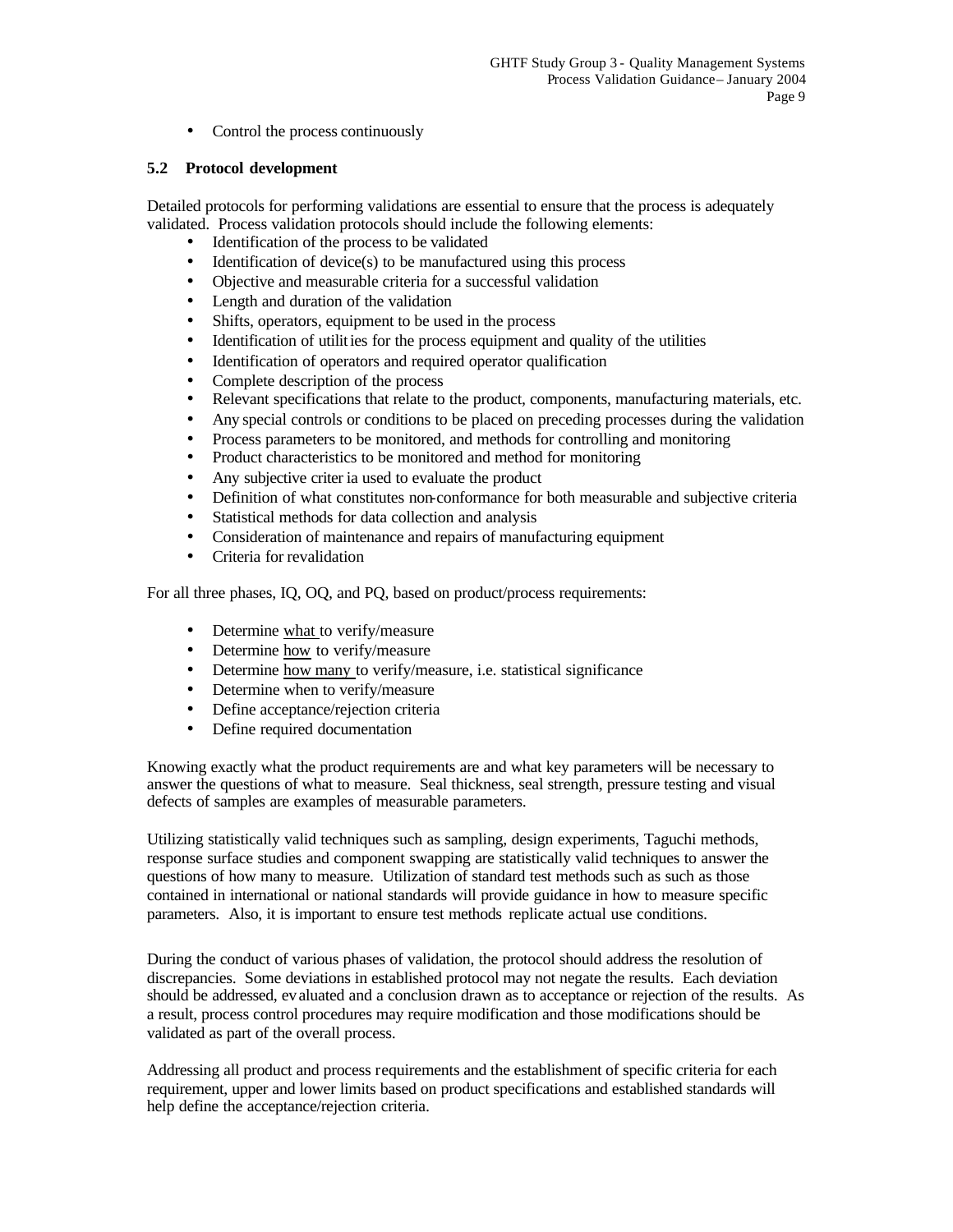GHTF Study Group 3 - Quality Management Systems Process Validation Guidance – January 2004 Page 10

### **5.3 Installation qualification (IQ)**

Simply put, IQ means is it installed correctly? Important IQ considerations are:

- Equipment design features (i.e. materials of construction cleanability, etc.)
- Installation conditions (wiring, utilities, functionality, etc.)
- Calibration, preventative maintenance, cleaning schedules
- Safety features
- Supplier documentation, prints, drawings and manuals
- Software documentation
- Spare parts list
- Environmental conditions (such as clean room requirements, temperature, humidity)

Sometimes activities are conducted at the equ ipment supplier's site location prior to equipment shipment. Equipment suppliers may perform test runs at their facilities and analyze the results to determine that the equipment is ready to be delivered. Copies of the suppliers' qualification studies should be used as guides, to obtain basic data, and to supplement installation qualification. However, it is usually insufficient to rely solely upon the validation results of the equipment supplier. Each medical device manufacturer is ultimately responsible for evaluating, challenging, and testing the equipment and deciding whether the equipment is suitable for use in the manufacture of a specific device(s). The evaluations may result in changes to the equipment or process.

### **5.4 Operational qualification - (OQ)**

In this phase the process parameters should be challenged to assure that they will result in a product that meets all defined requirements under all anticipated conditions of manufacturing, i.e., worst case testing. During routine production and process control, it is desirable to measure process parameters and/or product characteristics to allow for the adjustment of the manufacturing process at various action level(s) and maintain a state of control. These action levels should be evaluated, established and documented during process validation to determine the robustness of the process and ability to avoid approaching "worst case conditions."

OQ considerations include:

- Process control limits (time, temperature, pressure, linespeed, setup conditions, etc.)
- Software parameters
- Raw material specifications
- Process operating procedures
- Material handling requirements
- Process change control
- Training
- Short term stability and capability of the process, (latitude studies or control charts)
- Potential failure modes, action levels and worst-case conditions (Failure Mode and Effects Analysis, Fault Tree Analysis)
- The use of statistically valid techniques such as screening experiments to establish key process parameters and statistically designed experiments to optimize the process can be used during this phase.

### **5.5 Performance qualification - (PQ)**

In this phase the key objective is to demonstrate the process will consistently produce acceptable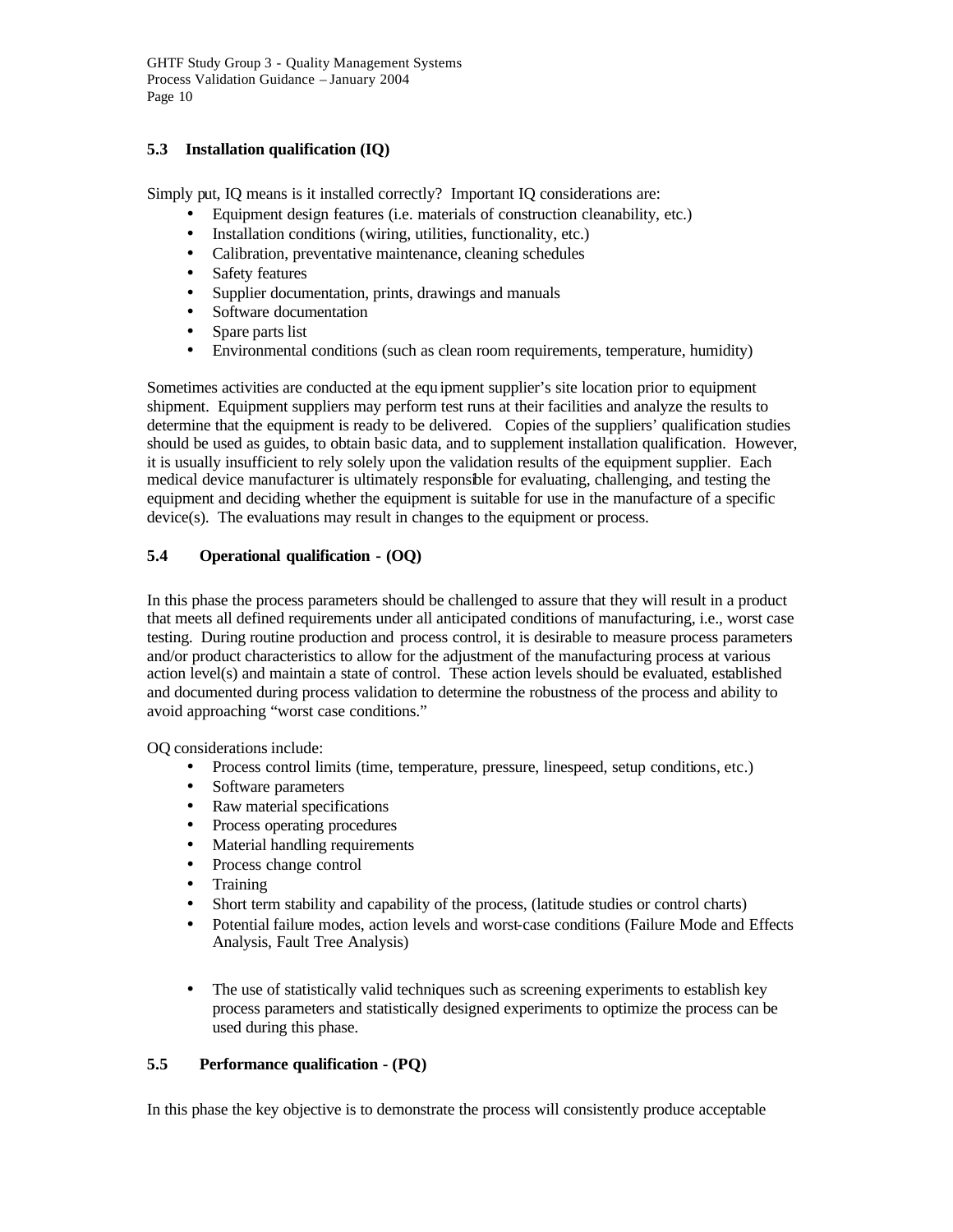product under normal operating conditions. Please note the guidance for process stability in Annexes A and B "Methods and tools for process validation".

PQ considerations include:

- Actual product and process parameters and procedures established in OQ
- Acceptability of the product
- Assurance of process capability as est ablished in OQ
- Process repeatability, long term process stability

Challenges to the process should simulate conditions that will be encountered during actual manufacturing. Challenges should include the range of conditions as defined by the various action levels allowed in written standard operating procedures as established in the OQ phase. The challenges should be repeated enough times to assure that the results are meaningful and consistent.

Process and product data should be analyzed to determine what the normal range of variation is for the process output. Knowing the normal variation of the output is crucial in determining whether a process is operating in a state of control and is capable of consistently producing the specified output.

One of the outputs of OQ and PQ is the development of attributes for continuous monitoring and maintenance. Process and product data should also be analyzed to identify any variation due to controllable causes. Depending on the nature of the process and its sensitivity, controllable causes of variation may include:

- Temperature
- Humidity
- Variations in electrical supply
- Vibration
- Environmental contaminants
- Purity of process water
- Light
- Human factors (training, ergonomic factors, stress, etc.)
- Variability of materials
- Wear and tear of equipment

Appropriate measures should be taken to eliminate controllable causes of variation. Eliminating controllable causes of variation will reduce variation in the process output and result in a higher degree of assurance that the output will consistently meet specifications.

### **5.6 Final report**

At the conclusion of validation activities, a final report should be prepared. This report should summarize and reference all protocols and results. It should derive conclusions regarding the validation status of the process. The final report should be reviewed and approved by the validation team and appropriate management.

### **6 Maintaining a state of validation**

### **6.1 Monitor and control**

Trends in the process should be monitored to ensure the process remains within the established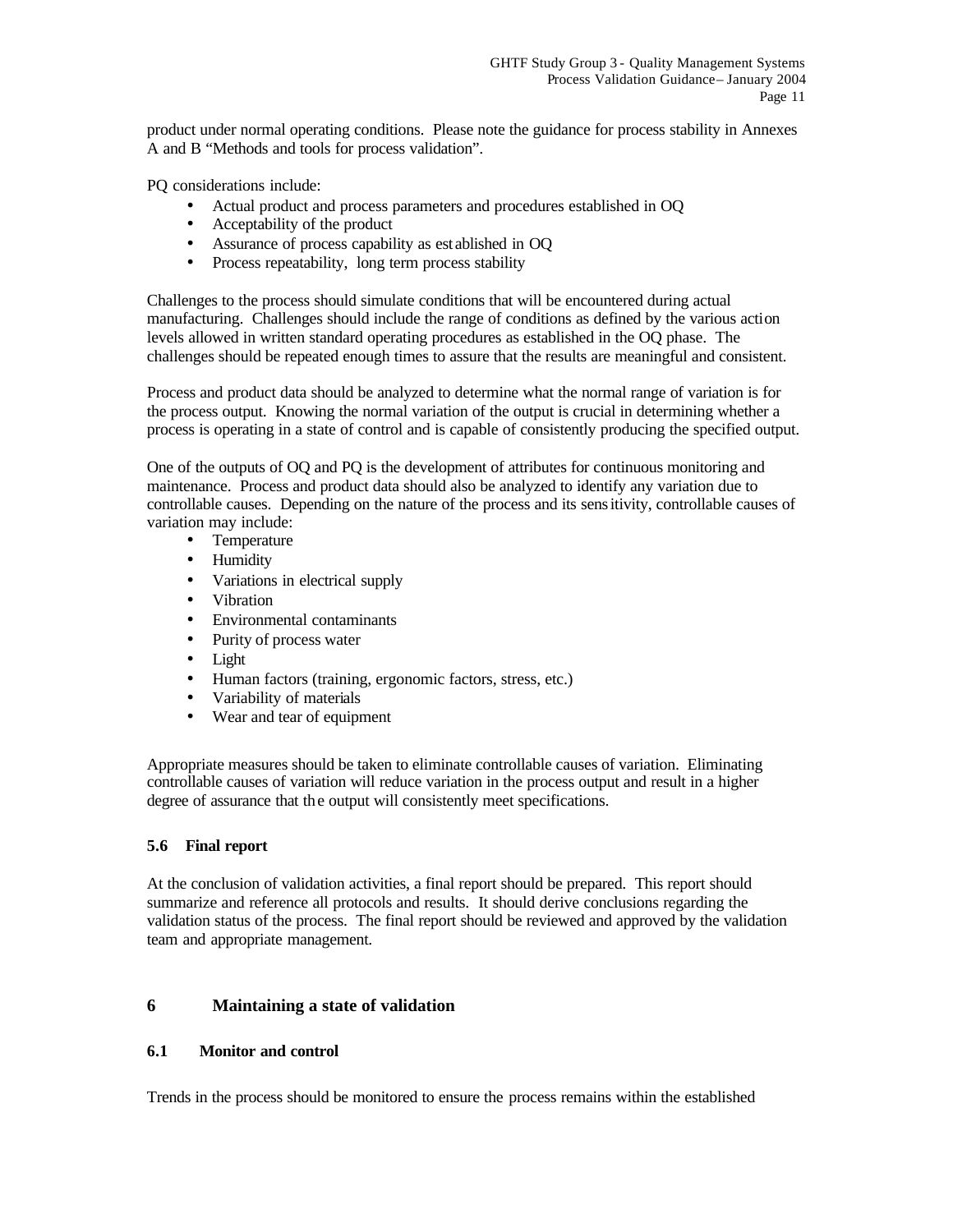parameters. When monitoring data on quality characteristics demonstrates a negative trend, the cause should be investigated, corrective action may be taken and revalidation considered.

### **6.2 Changes in processes and/or product**

Any changes in the process and /or product including changes in procedures, equipment, personnel, etc. should be evaluated to determine the affects of those changes and the extent of revalidation considered.

### **6.3 Continued state of control**

Various changes may occur in raw materials and/or processes, which are undetected, or considered at the time to be inconsequencial. (An example of this type of process is sterilization.) These changes may cumulatively affect the validation status of the proc ess. Periodic revalidation should be considered for these types of processes.

### **6.4 Examples of reasons for revalidation**

Revalidation may be necessary under such conditions as:

- $\bullet$  change(s) in the actual process that may affect quality or its validation status
- $negative trend(s)$  in quality indicators
- change(s) in the product design which affects the process
- transfer of processes from one facility to another
- change of the application of the process

The need for revalidation should be evaluated and documented. This evaluation should include historical results from quality indicators, product changes, process changes, changes in external requirements (regulations or standards) and other such circumstances.

Revalidation may not be as extensive as the initial validation if the situation does not require that all aspects of the original validation be repeated. If a new piece of equipment is purchased for a validated process, obviously the IQ portion of the validation needs to be repeated. However, most of the OQ aspects are already established. Some elements of PQ may need to be repeated, depending on the impact of the new equipment.

Another example might be if a raw material supplier is changed, the impact of that change on the process and resultant product should be considered. Parts of OQ and PQ might need to be redone, as the interaction between the new raw material and the process may not be fully understood.

### **7 Use of historical data for validation**

Validation of a process can be partially based on accumulated historical manufacturing, testing, control, and other data related to a product or process. This historical data may be found in batch records, manufacturing log books, lot records, control charts, test and inspection results, customer feedback, field failure reports, service reports, and audit reports. A complete validation based on historical data is not feasible if all the appropriate data was not collected, or appropriate data was not collected in a manner which allows adequate analysis. Historical manufacturing data of a pass/fail nature is usually not adequate.

If historical data is determined to be adequate and representative, an analysis can be conducted per a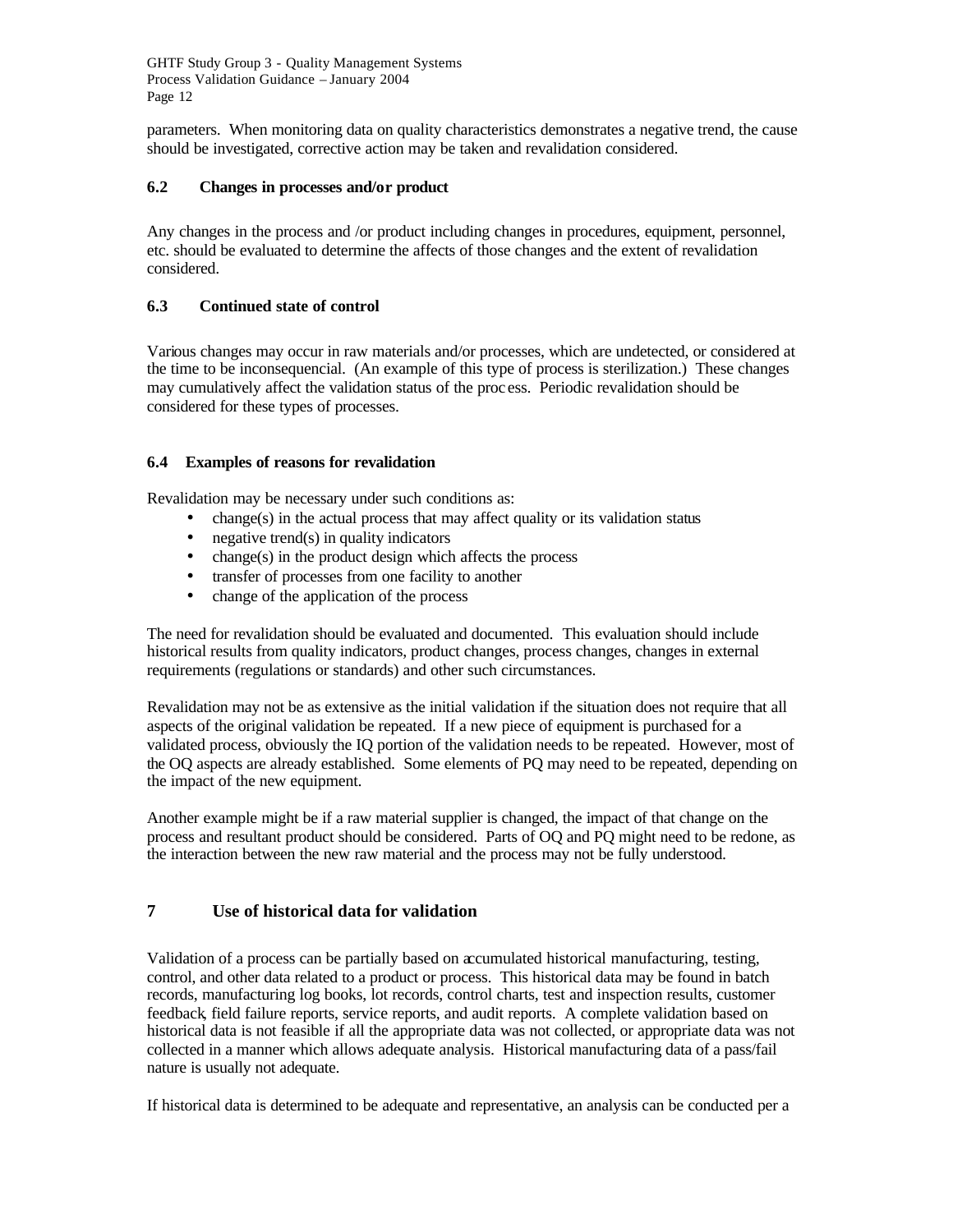written protocol to determine whether the process has been operating in a state of control and has consistently produced product which meets its predetermined requirements. The analysis should be documented.

The terms "retrospective validation", "concurrent validation" and "prospective validation" are often used. Any validation can use historical data in the manner described above, regardless of the term used.

### **8 Summary of activities**

### **Initial considerations include:**

- Identify and describe the processes
- Decide on verification and/or validation
- Create a master validation plan

### **If the decision is to validate:**

- Form multi-functional team for validation
- Plan the approach and define the requirements
- Identify and describe the processes
- Specify process parameters and desired output
- Create a master validation plan
- Select methods and tools for validation
- Create validation protocols
- Perform IQ, OQ, PQ and document results
- Determine continuous process controls
- Prepare final report and secure management approval
- Control the process continuously

### **Maintaining a state of validation**:

- Monitor and control the process continuously
- Revalidate as appropriate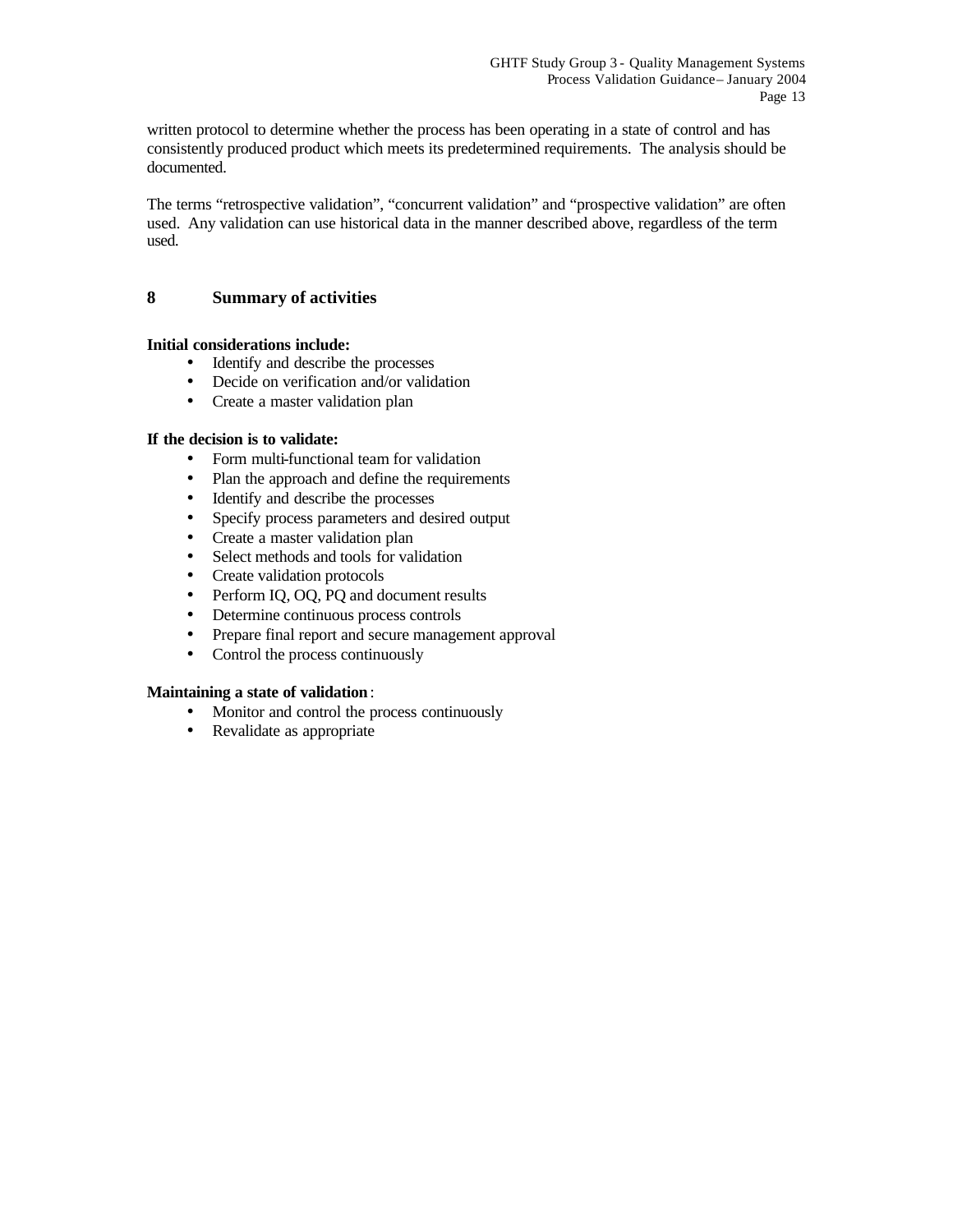### **Annex A Statistical methods and tools for process validation**

### **A.1 Introduction**

Process validation requires that a process is established that can consistently conform to requirements and then studies are conducted demonstrating that this is the case. Process development and optimization may lead directly to the validation of the process. In other words, the methods for developing and optimizing a process may be used (and the data developed) to demonstrate process capability and stability. Thus there is often not a clear distinction between process development and process validation.

However, many processes are well established and subject to routine process validation. Many of the methods and tools described here may already be used for these processes. As validation methods and tools are reviewed for existing processes, some of these may be helpful to improve validation protocols and improve processes.

This annex describes the many contributions that statistical methods and tools can make to validation. Each tool appearing in bold is further described in **Annex A.3**.

Nonconformities often occur because of errors made and because of excessive variation. Obtaining a process that consistently conforms to requirements requires a balanced approach using both mistake proofing and variation reduction tools. When a nonconformance occurs because of an error, **mistake proofing methods** should be used. Mistake proofing attempts to make it impossible for the error to occur or at least to go undetected.

However, many nonconformities are not the result of errors, instead they are the result of excessive variation and off-target processes. Reducing variation and proper targeting of a process requires identifying the key input variables and establishing controls on these inputs to ensure that the outputs conform to requirements.

One output of process validation is the development of a control plan. The final phase of validation requires demonstrating that this control plan works, i.e., that it results in a process that can consistently conform to requirements. One key tool here is a **capability study**. A capability study measures the ability of the process to consistently meet the specifications. It is appropriate for measurable characteristics where nonconformities are due to variation and off-target conditions. Testing should be performed not only at nominal, but also under worst-case conditions. In the event of potential errors, **challenge tests** should be performed to demonstrate that mistake proofing methods designed to detect or prevent such errors are working. **Acceptance sampling plans** can be useful in optimizing the number of samples to be tested and to demonstrate conformance to specification.

### **A.2 Primer on statistics and process validation**

Each unit of product differs to some small degree from all other units of product. These differences, no matter how small, are referred to as variation. Variation can be characterized by measuring a sample of the product and drawing a histogram. For example, one operation involves cutting wire into 100 cm lengths. The tolerance is  $100 \pm 5$  cm. A sample of 12 wires is selected at random and the following results obtained:

| 98.7 99.3                                                                                     |  | $100.4$ 97.6 $101.4$ 102.0 |  |
|-----------------------------------------------------------------------------------------------|--|----------------------------|--|
| 100.296.4 103.4 102.0 98.0 100.5                                                              |  |                            |  |
| A histogram of this data is shown below. The width of the histogram represents the variation. |  |                            |  |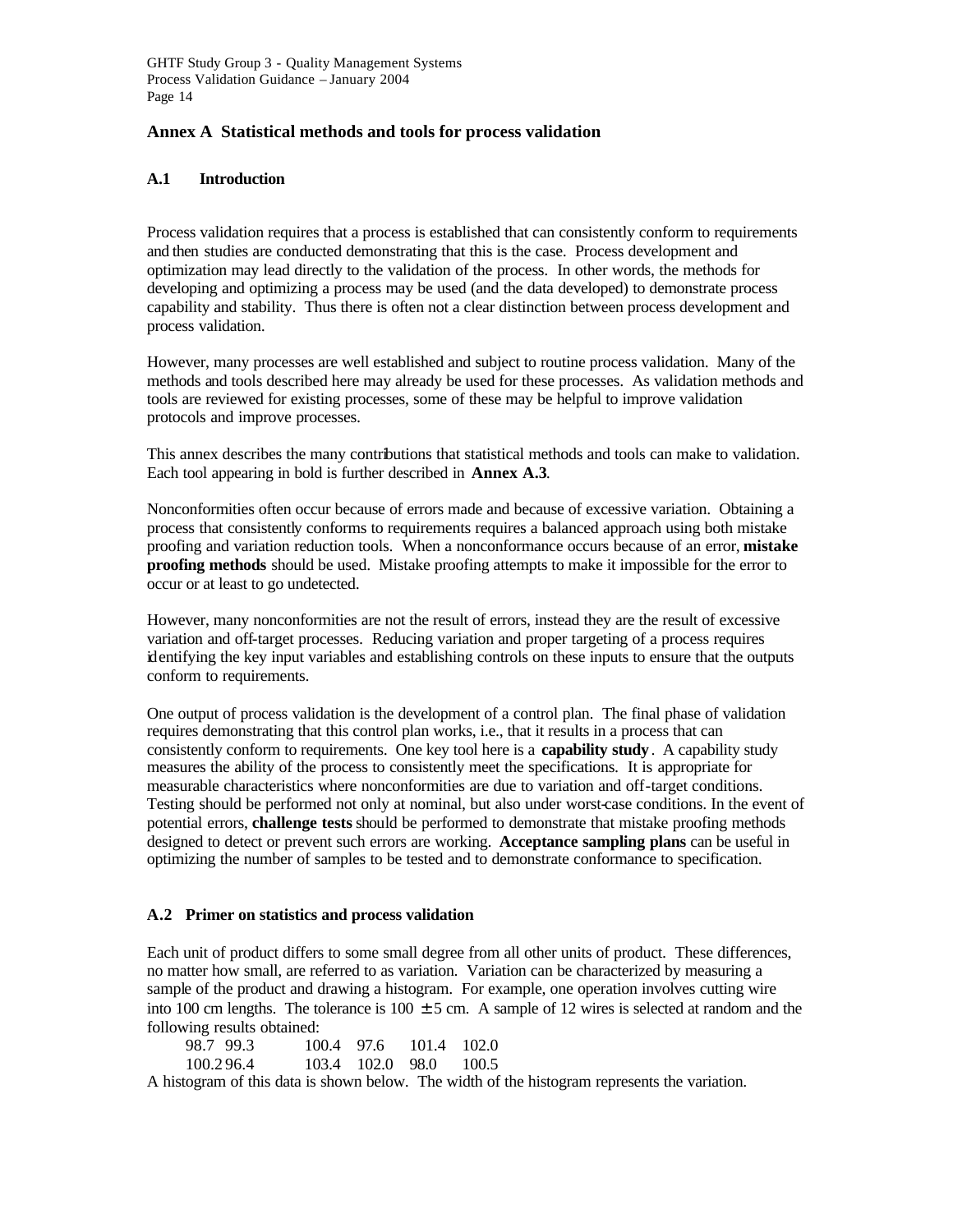GHTF Study Group 3 - Quality Management Systems Process Validation Guidance– January 2004 Page 15



Figure 2: Histogram of data

Of special interest is whether the histogram is properly centered and whether the histogram is narrow enough to easily fit within the specification limits. The center of the histogram is estimated by calculating the average of the 12 readings. The average is 99.99 cm. The width of the histogram is estimated by calculating either the range or standard deviation. The range of the above readings is 7.0 cm. The standard deviation is 2.06 cm. The standard deviation represents the typical distance a unit is from the average. Approximately half of the units are within  $\pm 1$  standard deviation of the average and about half of the units are more than one standard deviation away from the average. On the other hand, the range represents an interval containing all the units. The range is typically 3 to 6 times the standard deviation.

Frequently, histograms take on a bell-shaped appearance that is referred to as the normal curve as shown below. For the normal curve,  $99.73\%$  of the units fall within  $\pm 3$  standard deviations of the average.



Figure 3: Normal curve applied to histogram

For measurable characteristics like wire length, fill volume, and seal strength, the goal is to optimize the average and reduce the variation. Optimization of the average may mean to center the process as in the case of fill volumes, to maximize the average as is the case with seal strengths, or to minimize the average as is the case with harmful emissions. In all cases, variation reduction is also required to ensure all units are within specifications. Reducing variation requires the achievement of stable and capable processes. Figure 4 shows an unstable process. The process is constantly changing. The average shifts up and down. The variation increases and decreases. The total variation increases due to the shifting.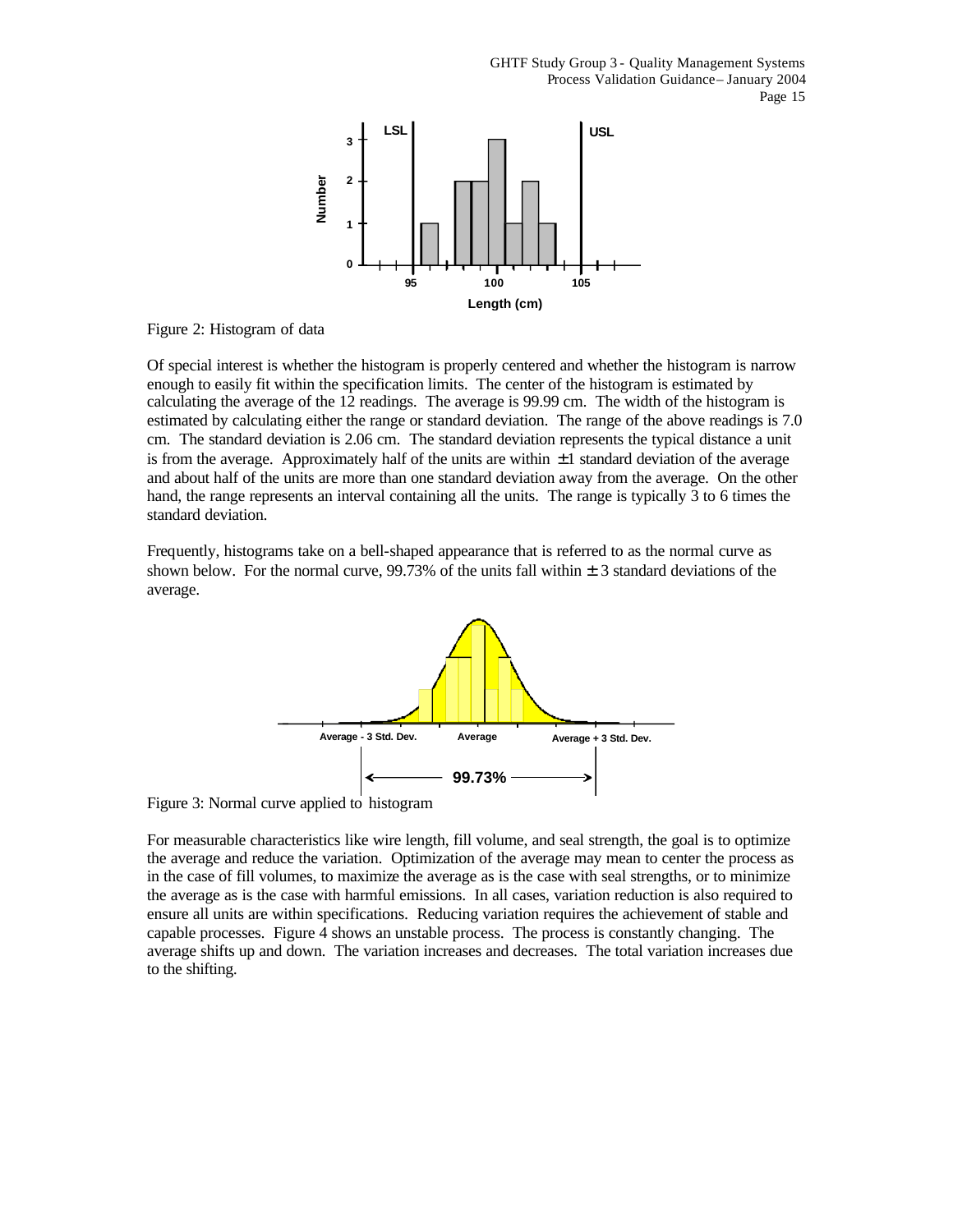### **UNSTABLE PROCESS**



Figure 4: Unstable process

Instead, stable processes are desired as shown in figure 5. Stable processes produce a consistent level of performance. The total variation is reduced. The process is more predictable.



Figure 5: Stable process

However, stability is not the only thing required. Once a consistent performance has been achieved, the remaining variation must be made to safely fit within the upper and lower specification limits. Such a process is then said to be stable and capable. Such a process can be relied on to consistently produce good product as illustrated in figure 6.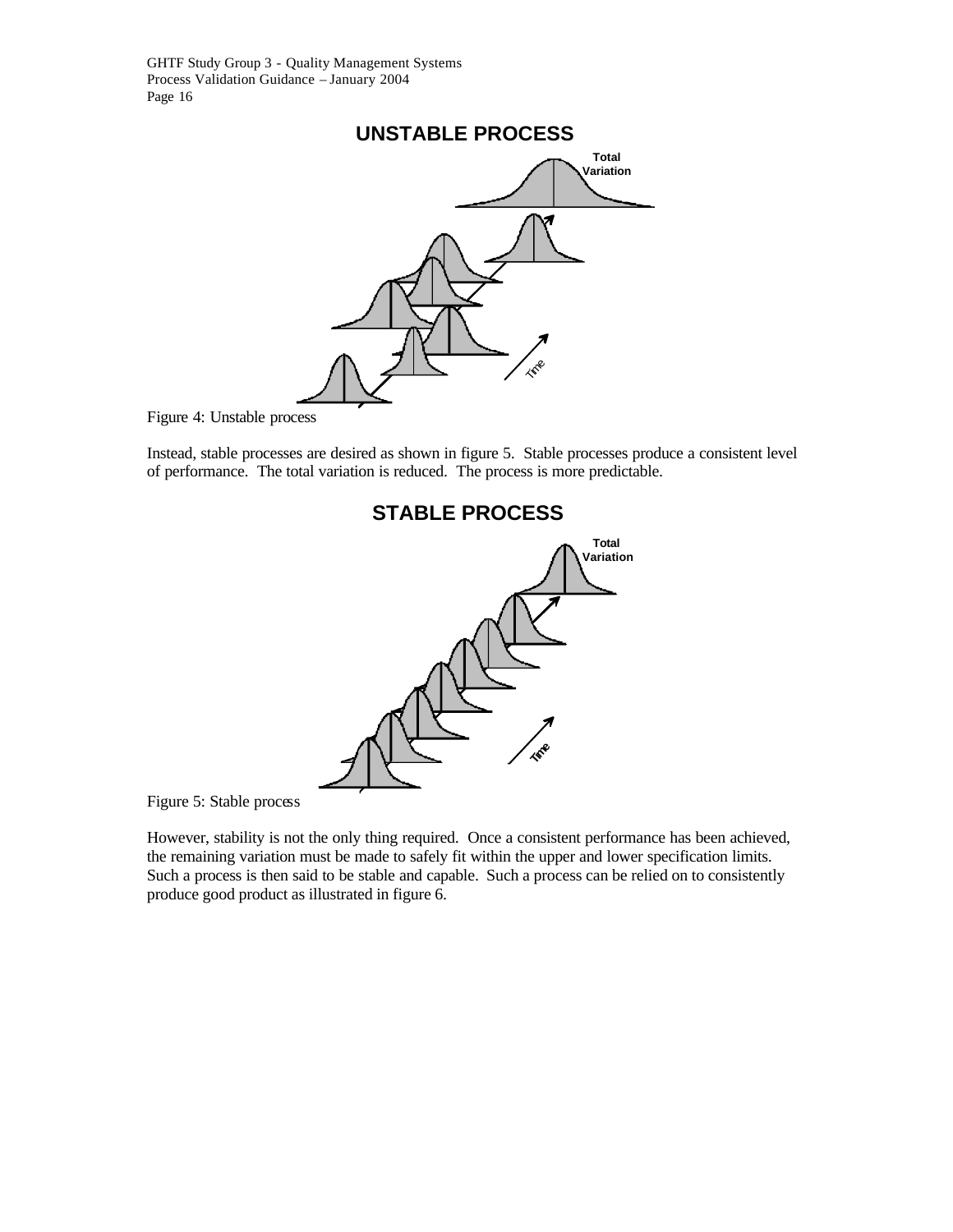# **PROCESS CAPABILITY**



Figure 6: Process capability

A **capability study** is used to determine whether a process is stable and capable. It involves collecting samples over a period of time. The average and standard deviation of each time period is estimated and these estimates plotted in the form of a **control chart**. These **control charts** are used to determine if the process is stable. If it is, the data can be combined into a single histogram to determine its capability. To help determine if the process is capable, several capability indices are used to measure how well the histogram fits within the specification limits. One index called  $C_p$  is used to evaluate the variation. Another index  $C_{pk}$  is used to evaluate the centering of the process. Together these two indices are used to decide whether the process meets its requirements. The values required to pass depend on the severity of the defect (major, minor, critical) that the manufacturer considers acceptable.

While capability studies evaluate the ability of a process to consistently produce good product, these studies do little to help achieve such processes. Reducing variation and the achievement of stable processes requires the use of numerous variation reduction tools. Variation of the output is caused by variation of the inputs. Consider the example of a simple system, such as a pump for moving fluids:





An output is flow rate. The pump uses a piston to draw a fluid into a chamber through one opening and then pushes it back out another opening. Valves are used to keep the fluid moving in the right direction. Flow rate will be affected by piston radius, stroke length, motor speed and valve backflow to name a few. The target flow rate is achieved by designing the piston radius, stroke length, motor speed, etc. The actual flow rate will vary due to variation in wear of the piston, wear of the bearings, wear of the valves, variation of the motor speed, temperature/viscosity of the fluid, etc. Variation of the inputs is transmitted to the output as shown below.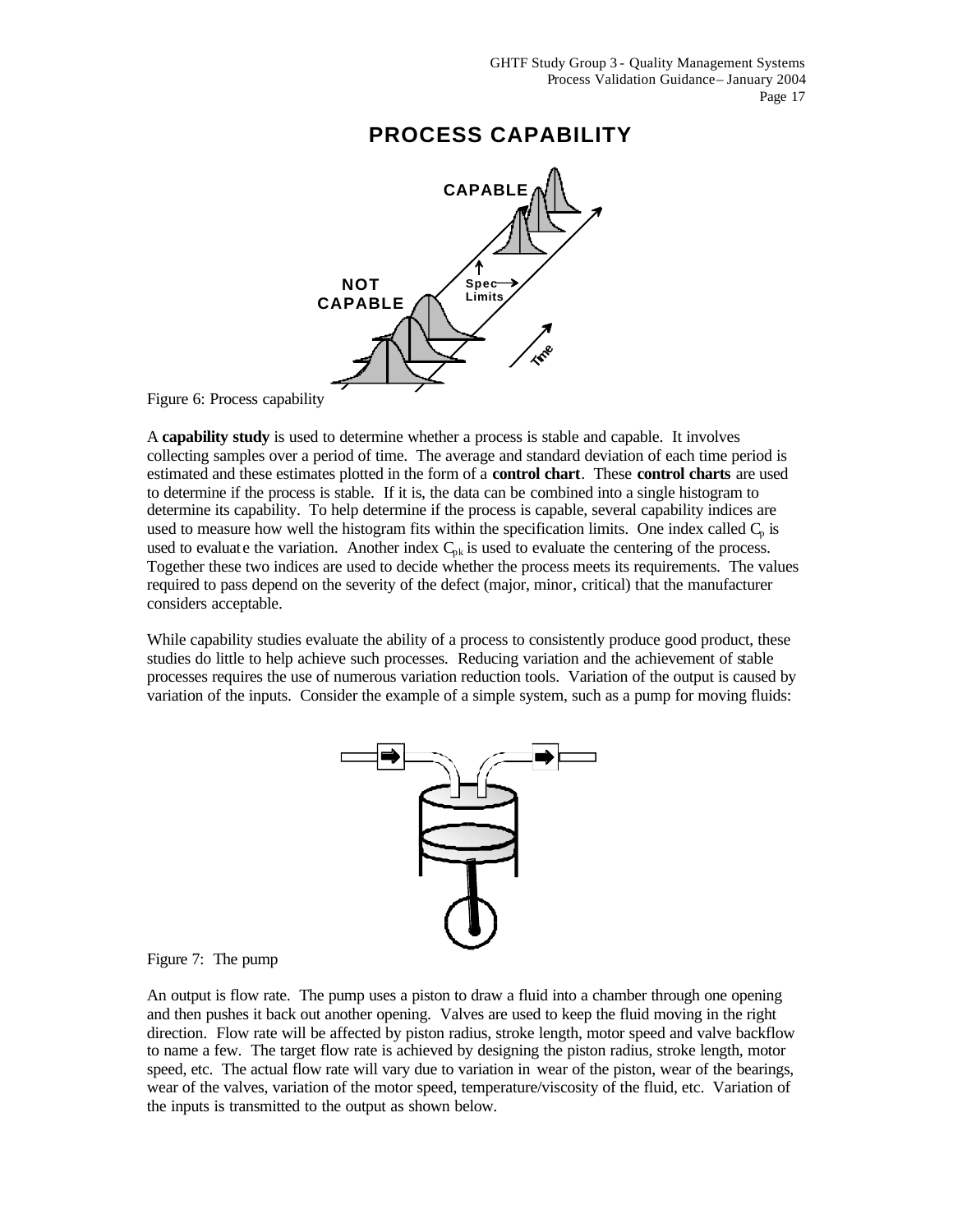# **TRANSMISSION OF VARIATION**



#### **INPUT**

Figure 8: Transmission of variation

Reducing variation requires identifying the key input variables affecting the outputs, designing the process to take advantage of relative input sensitivities (the relationships between cylinder radius, stroke length, motor speed and output) and establishing controls on input variation (wear, motor speed, temperature/viscosity, etc.) to ensure that the outputs conform to their established specifications. In general one should, identify the key input variables, understand the effect of these inputs on the output, understand how the inputs behave and finally, use this information to establish targets (nominals) and tolerances (windows) for the inputs. Various techniques can be used.

One type of designed experiment called a **screening experiment** can be used to identify the key inputs. Another type of designed experiment called a **response surface study** can be used to obtain a detailed understanding of the effects of the key inputs on the outputs. **Capability studies** can be used to understand the behavior of the key inputs. Armed with this knowledge, **robust design methods** can be used to identify optimal targets for the inputs and t**olerance analysis** can be used to establish operating windows or control schemes that ensure the output consistently conforms to requirements.

The obvious approach to reducing variation is to tighten tolerances on the inputs. This improves quality but generally drives up costs. The robust design methods provide an alternative. Robust design works by selecting targets for the inputs that make the outputs less sensitive (more robust) to the variation of the inputs as shown below. The result is less variation and higher quality but without the added costs. Several approaches to robust design exist including **Taguchi methods**, **dual response approach** and **robust tolerance analysis**.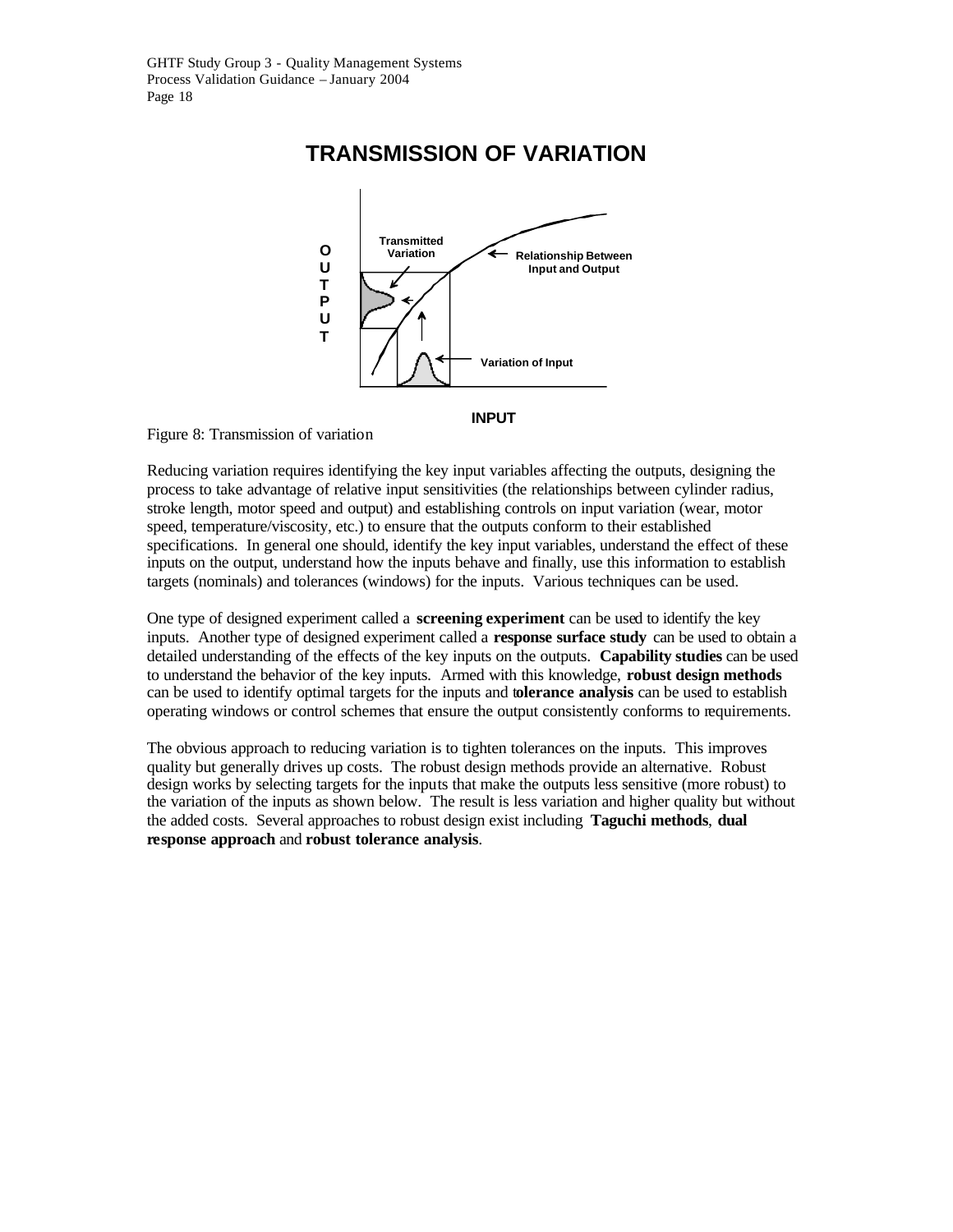# **ROBUST DESIGN**



Figure 9: Robust design

Another important tool is a **control chart**.



Figure 10: Control Chart

By monitoring the results of changes of inputs through control charting, the resultant variation in output can be determined and inherent variation of the process identified. Ultimately, control charting may be used to continuously monitor the process and assure a state of validated control. Control or action levels can be determined to adjust the process and maintain the process within the control limits.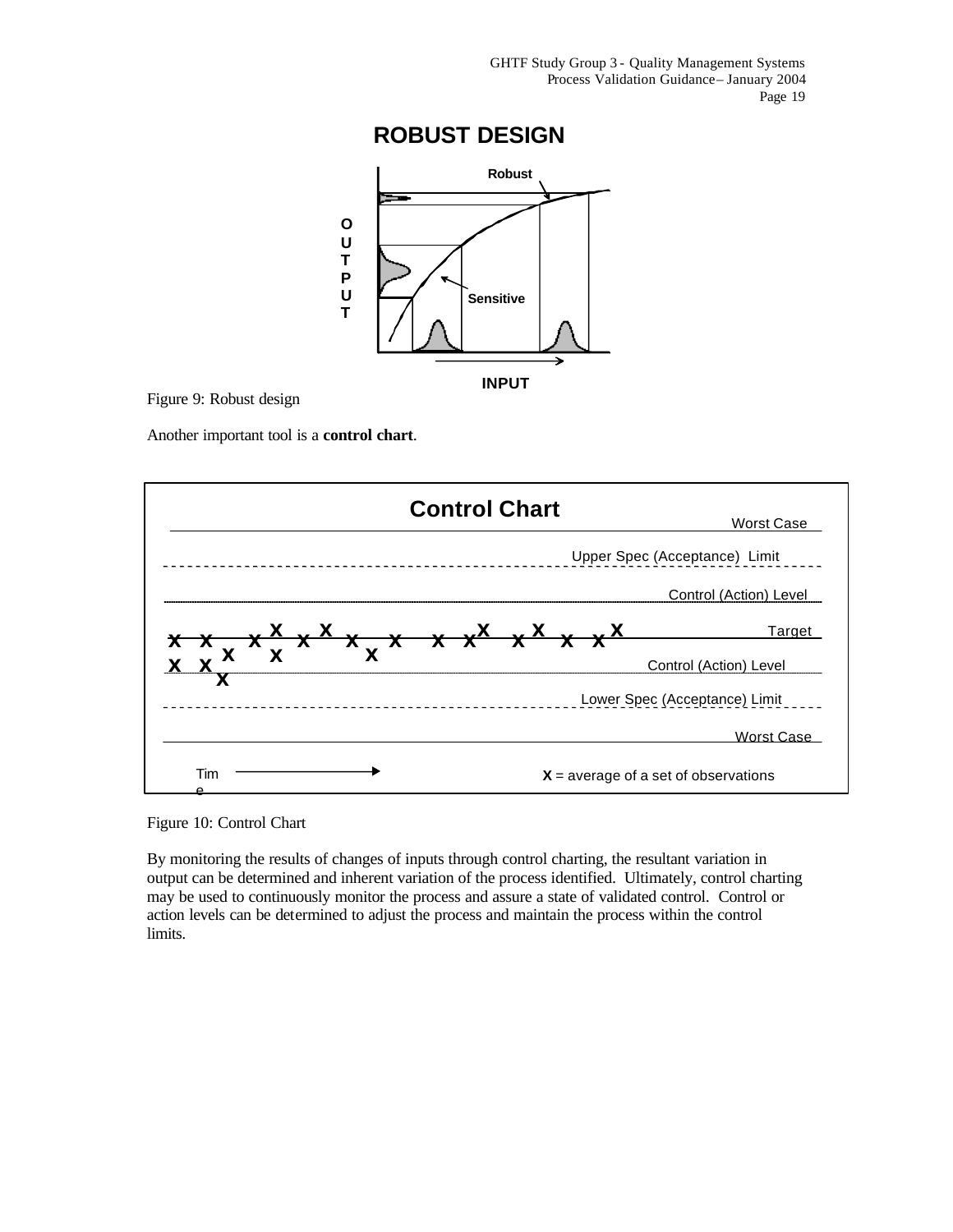Many other tools also exist for identifying key inputs and sources of variation including **component swapping studies**, **multi-vari charts**, **analysis of means** (ANOM), and **variance components analysis**, and **analysis of variance** (ANOVA).

When studying variation, good measurements are required. Many times an evaluation of the measurement system should be performed using a **gauge R&R** or similar study.

### **A.3 Descriptions of the tools**

A brief description of each of the cited tools follows:

**Acceptance Sampling Plan** – An acceptance sampling plan takes a sample of product and uses this sample to make an accept or reject decision. Acceptance sampling plans are commonly used in manufacturing to decide whether to accept (release) or to reject (hold) lots of product. However, they can also be used during validation to accept (pass) or to reject (fail) the process. Following the acceptance by a sampling plan, one can make a confidence statement such as: "With 95% confidence, the defect rate is below 1% defective."

**Analysis of Means (ANOM)** – Statistical study for determining if significant differences exist between cavities, instruments, etc. It has many uses including determining if a measurement device is reproducible with respect to operators and determining if differences exists between fill heads, etc. Simpler and more graphical alternative to Analysis of Variance (ANOVA).

**Analysis of Variance (ANOVA)** – Statistical study for determining if significant differences exist between cavities, instruments, etc. Statistically, this is defined as a methodology for evaluating the results of factorial experiments designed to determine the relative influence of the factors and interactions which cause variation in a process. Alternative to Analysis of Means (ANOM).

**Capability Study** – Capability studies are performed to evaluate the ability of a process to consistently meet a specification. A capability study is performed by selecting a small number of units periodically over time. Each period of time is called a subgroup. For each subgroup, the average and range is calculated. The averages and ranges are plotted over time using a control chart to determine if the process is stable or consistent over time. If so, the samples are then combined to determine whether the process is adequately centered and the variation is sufficiently small. This is accomplished by calculating capability indexes. The most commonly used capability indices are  $C_p$ and  $C_{\text{pk}}$ . If acceptable values are obtained, the process consistently produces product that meets the specification limits. Capability studies are frequently used towards the end of the validation to demonstrate that the outputs consistently meet the specifications. However, they can also be used to study the behavior of the inputs in order to perform a tolerance analysis.

**Challenge Test** – A challenge test is a test or check performed to demonstrate that a feature or function is working. For example, to demonstrate that the power backup is functioning, power could be cut to the process. To demonstrate that a sensor designed to detect bubbles in a line works, bubbles could be purposely introduced.

**Component Swapping Study** – Study to isolate the cause of a difference between two units of product or two pieces of equipment. Requires the ability to disassemble units and swap components in order to determine if the difference remains with original units or moves with the swapped components.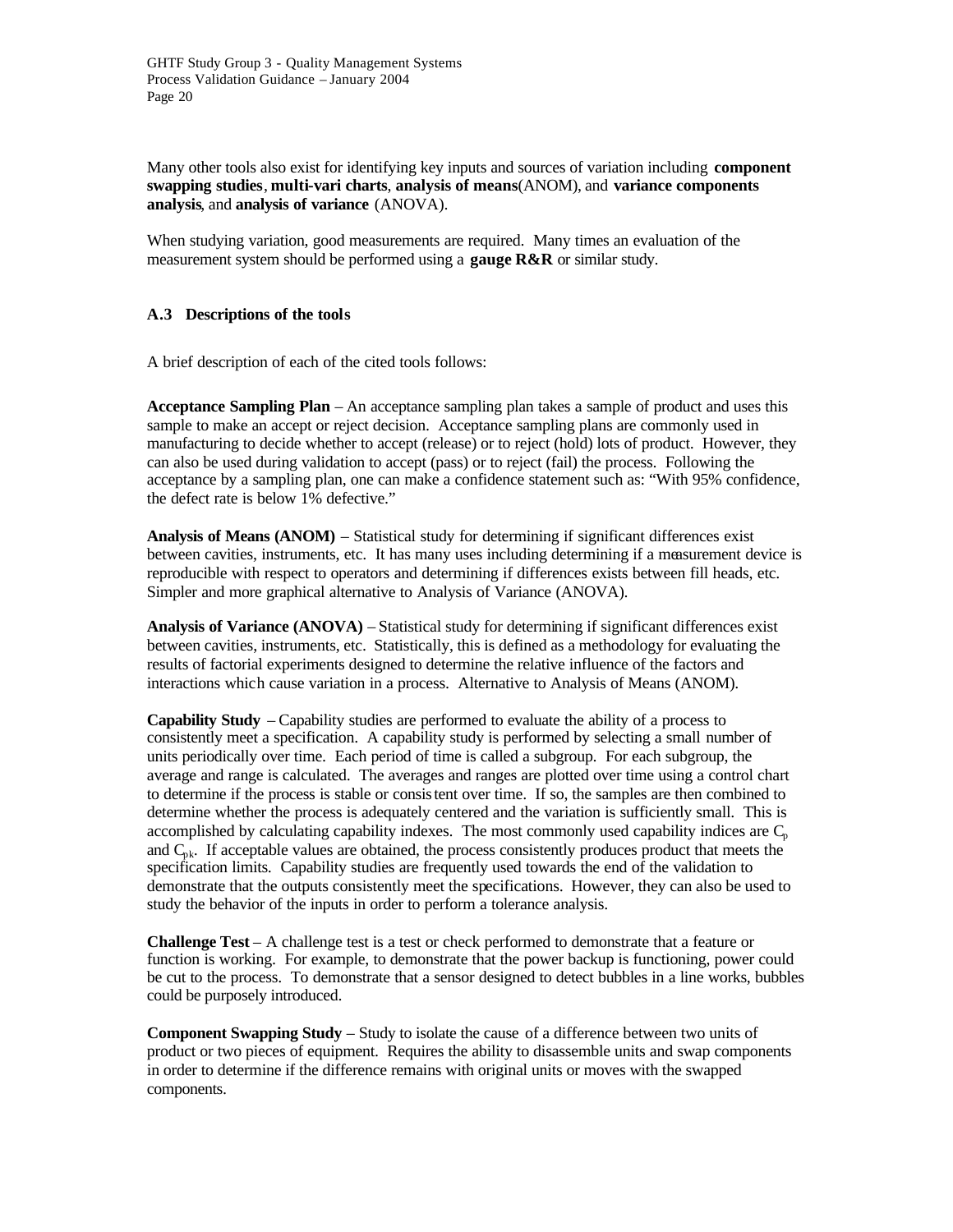**Control Chart** – Control charts are used to detect changes in the process. A sample, typically consisting of 5 consecutive units, is selected periodically. The average and range of each sample is calculated and plotted. The plot of the averages is used to determine if the process average changes. The plot of the ranges is used to determine if the process variation changes. To aid in determining if a change has occurred, control limits are calculated and added to the plots. The control limits represent the maximum amount that the average or range should vary if the process does not change. A point outside the control limits indicates that the process has changed. When a change is identified by the control chart, an investigation should be made as to the cause of the change. Control charts help to identify key input variables causing the process to shift and aid in the reduction of the variation. Control charts are also used as part of a capability study to demonstrate that the process is stable or consistent.

**Designed Experiment** (Design of Experiments or DOE) – The term designed experiment is a general term that encompasses screening experiments, response surface studies, and analysis of variance. In general, a designed experiment involves purposely changing one or more inputs and measuring resulting effect on one or more outputs.

**Dual Response Approach to Robust Design** – One of three approaches to robust design. Involves running response surface studies to model the average and variation of the outputs separately. The results are then used to select targets for the inputs that minimize the variation while centering the average on the target. Requires that the variation during the study be representative of long term manufacturing. Alternatives are Taguchi methods and robust tolerance analysis.

**Failure Modes and Effects Analysis (FMEA)** – An FMEA is systematic analysis of the potential failure modes. It includes the identification of possible failure modes, determination of the potential causes and consequences and an analysis of the associated risk. It also includes a record of corrective actions or controls implemented resulting in a detailed control plan. FMEAs can be performed on both the product and the process. Typically an FMEA is performed at the component level, starting with potential failures and then tracing up to the consequences. This is a bottom up approach. A variation is a Fault Tree Analysis, which starts with possible consequences and traces down to the potential causes. This is the top down approach. An FMEA tends to be more detailed and better at identifying potential problems. However, a fault tree analysis can be performed earlier in the design process before the design has been resolved down to individual components.

**Fault Tree Analysis (FTA)** – A variation of a failure analysis. See FMEA for a comparison.

**Gauge R&R Study** – Study for evaluating the precision and accuracy of a measurement device and the reproducibility of the device with respect to operators.

**Mistake Proofing Methods** – Mistake proofing refers to the broad array of methods used to either make the occurrence of a defect impossible or to ensure that the defect does not pass undetected. The Japanese refer to mistake proofing as Poka-Yoke. The general strategy is to first attempt to make it impossible for the defect to occur. For example, to make it impossible for a part to be assembled backwards, make the ends of the part different sizes or shapes so that the part only fits one way. If this is not possible, attempt to ensure the defect is detected. This might involve mounting a bar above a chute that will stop any parts that are too high from continuing down the line. Other possibilities include mitigating the effect of a defect (seat belts in cars) and to lessen the chance of human errors by implementing self-checks.

**Multi-Vari Chart** – Graphical procedure for isolating the largest source of variation so that further efforts concentrate on the largest source of variation.

**Response Surface Study** – A response surface study is a special type of designed experiment whose purpose is to model the relationship between the key input variables and the outputs. Performing a response surface study involves running the process at different settings for the inputs, called tria ls,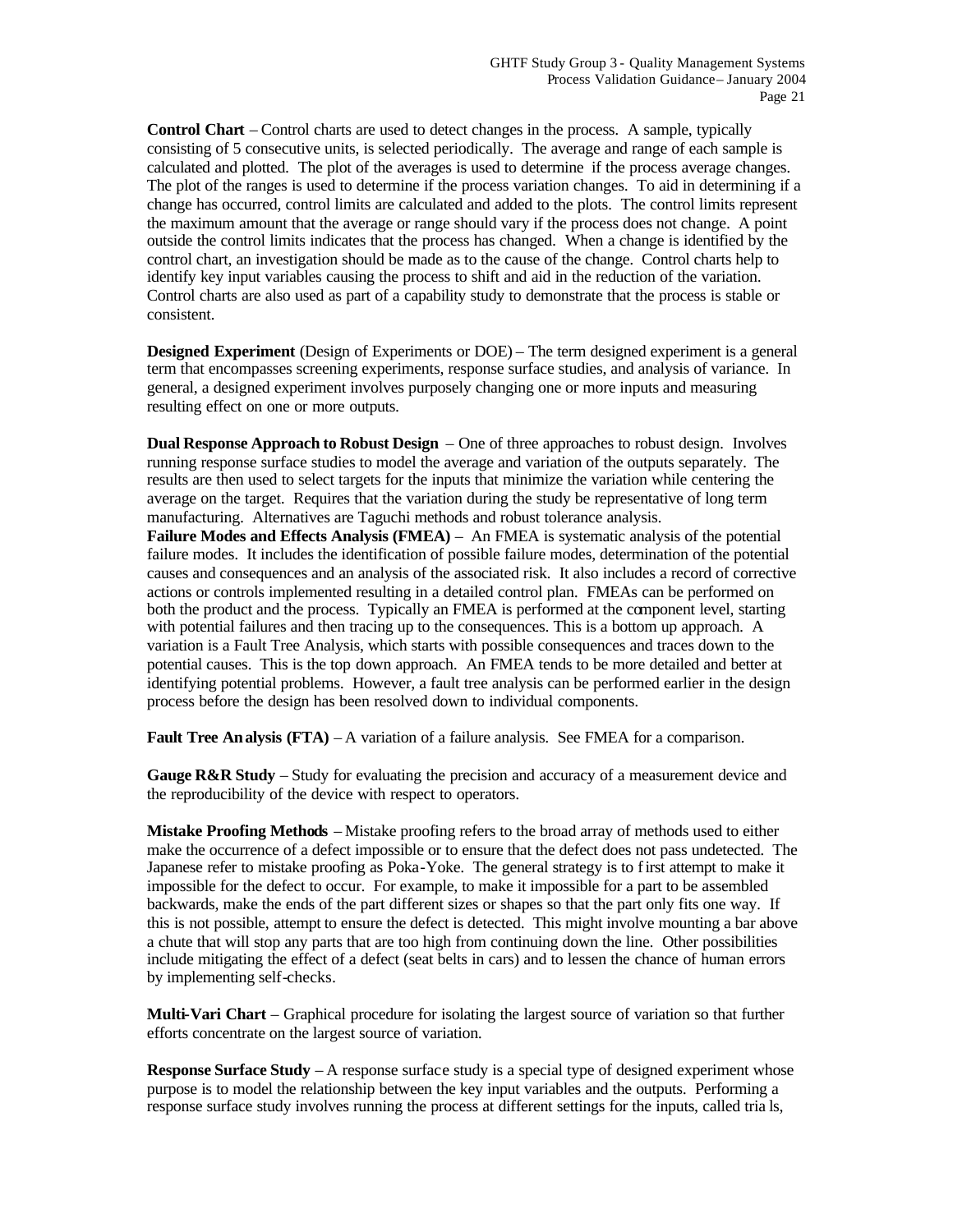GHTF Study Group 3 - Quality Management Systems Process Validation Guidance – January 2004 Page 22

and measuring the resulting outputs. An equation can then be fit to the data to model the affects of the inputs on the outputs. This equation can then be used to find optimal targets using robust design methods and to establish targets or operating windows using a tolerance analysis. The number of trials required by a response surface study increases exponentially with the number of inputs. It is desirable to keep the number of inputs studied to a minimum. However, failure to include a key input can compromise the results. To ensure that only the key input variables are included in the study, a screening experiment is frequently performed first.

**Robust Design Methods** – Robust design methods refers collectively to the different methods of selecting optimal targets for the inputs. Generally, when one thinks of reducing variation, tightening tolerances comes to mind. However, as demonstrated by Taguchi, variation can also be reduced by the careful selection of targets. When nonlinear relationships exist between the inputs and the outputs, one can select targets for the inputs that make the outputs less sensitive to the inputs. The result is that while the inputs continue to vary, less of this variation is transmitted to the output. The result is that the output varies less. Reducing variation by adjusting targets is called robust design. In robust design the objective is to select targets for the inputs that result in on-target performance with minimum variation. Several methods of obtaining robust designs exist including robust tolerance analysis, dual response approach and Taguchi methods.

**Robust Tolerance Analysis** – One of three approaches to robust design. Involves running a designed experiment to model the output's average and then using the statistical approach to tolerance analysis to predict the output's variation. Requires estimates of the amounts that the inputs will vary during long-term manufacturing. Alternatives are Taguchi methods and robust tolerance analysis.

**Screening Experiment** – A screening experiment is a special type of designed experiment whose primary purpose is to identify the key input variables. Screening experiments are also referred to as fractional factorial experiments or Taguchi L-arrays. Performing a screening experiment involves running the process at different settings for the inputs, called trials, and measuring the resulting outputs. From this, it can be determined which inputs affect the outputs. Screening experiments typically require twice as many trials as input variables. For example, 8 variables can be studied in 16 trials. This makes it possible to study a large number of inputs in a reasonable amount of time. Starting with a larger number of variables reduces the chances of missing an important variable. Frequently a response surface study is performed following a screening experiment to gain further understanding of the affects of the key input variables on the outputs.

**Taguchi Methods** – One of three approaches to robust design. Involves running a designed experiment to get a rough understanding of the effects of the input targets on the average and variation. The results are then used to select targets for the inputs that minimize the variation while centering the average on the target. Similar to the dual response approach except that while the study is being performed, the inputs are purposely adjusted by small amounts to mimic long-term manufacturing variation. Alternatives are the dual response approach and robust tolerance analysis.

**Tolerance Analysis** – Using tolerance analysis, operating windows can be set for the inputs that ensure the outputs will conform to requirements. Performing a tolerance analysis requires an equation describing the effects of the inputs on the output. If suc h an equation is not available, a response surface study can be performed to obtain one. To help ensure manufacturability, tolerances for the inputs should initially be based on the plants and suppliers ability to control them. Capability studies can be used to estimate the ranges that the inputs currently vary over. If this does not result in an acceptable range for the output, the tolerance of at least one input must be tightened. However, tightening a tolerance beyond the current capability of the plant or supplier requires that improvements be made or that a new plant or supplier be selected. Before tightening any tolerances, robust design methods should be considered.

**Variance Components Analysis** – Statistical study used to estimate the relative contributions of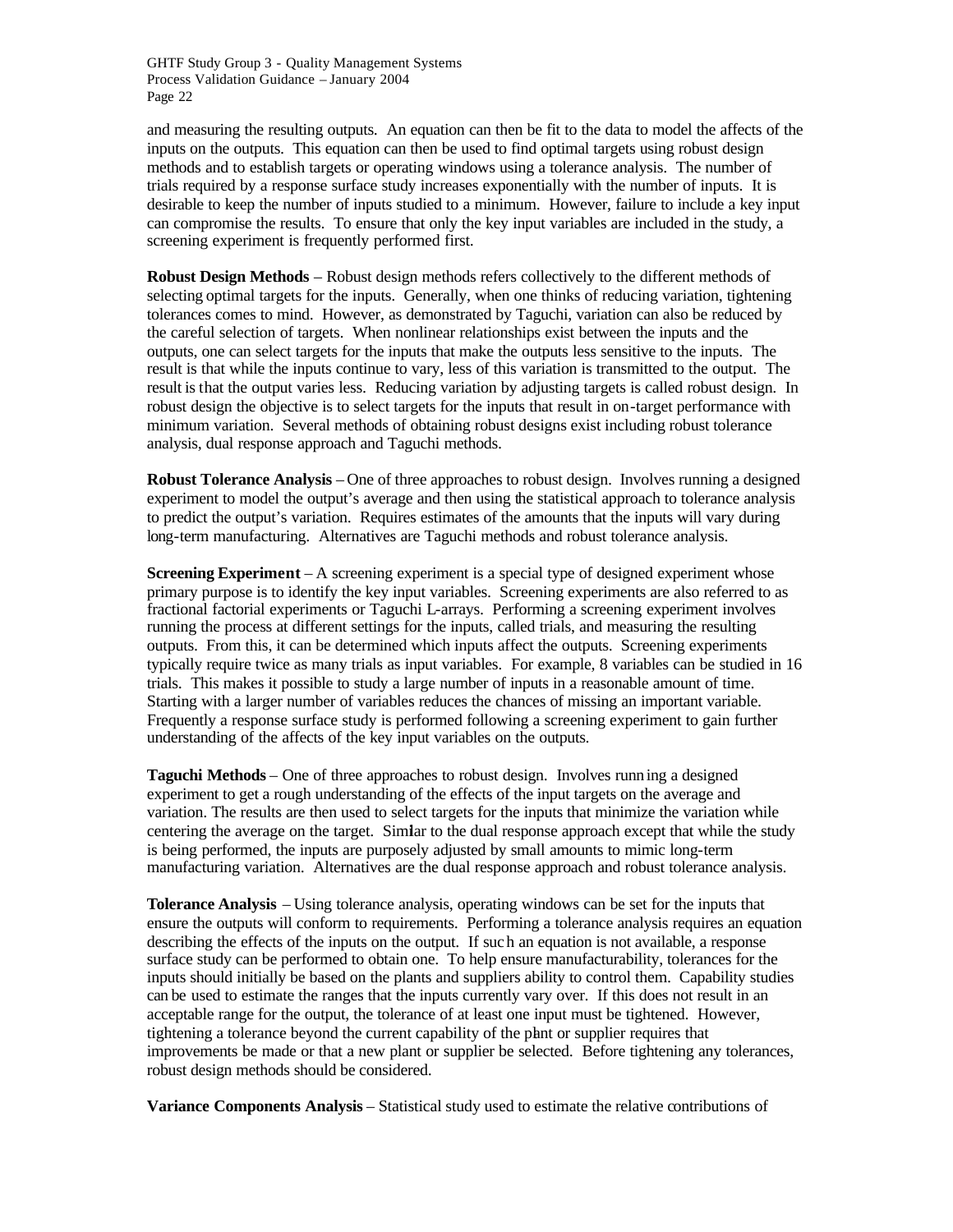several sources of variation. For example, variation on a multi-head filler could be the result of shifting of the process average over time, filling head differences and short-term variation within a fill head. A variance components analysis can be used to estimate the amount of variation contributed by each source.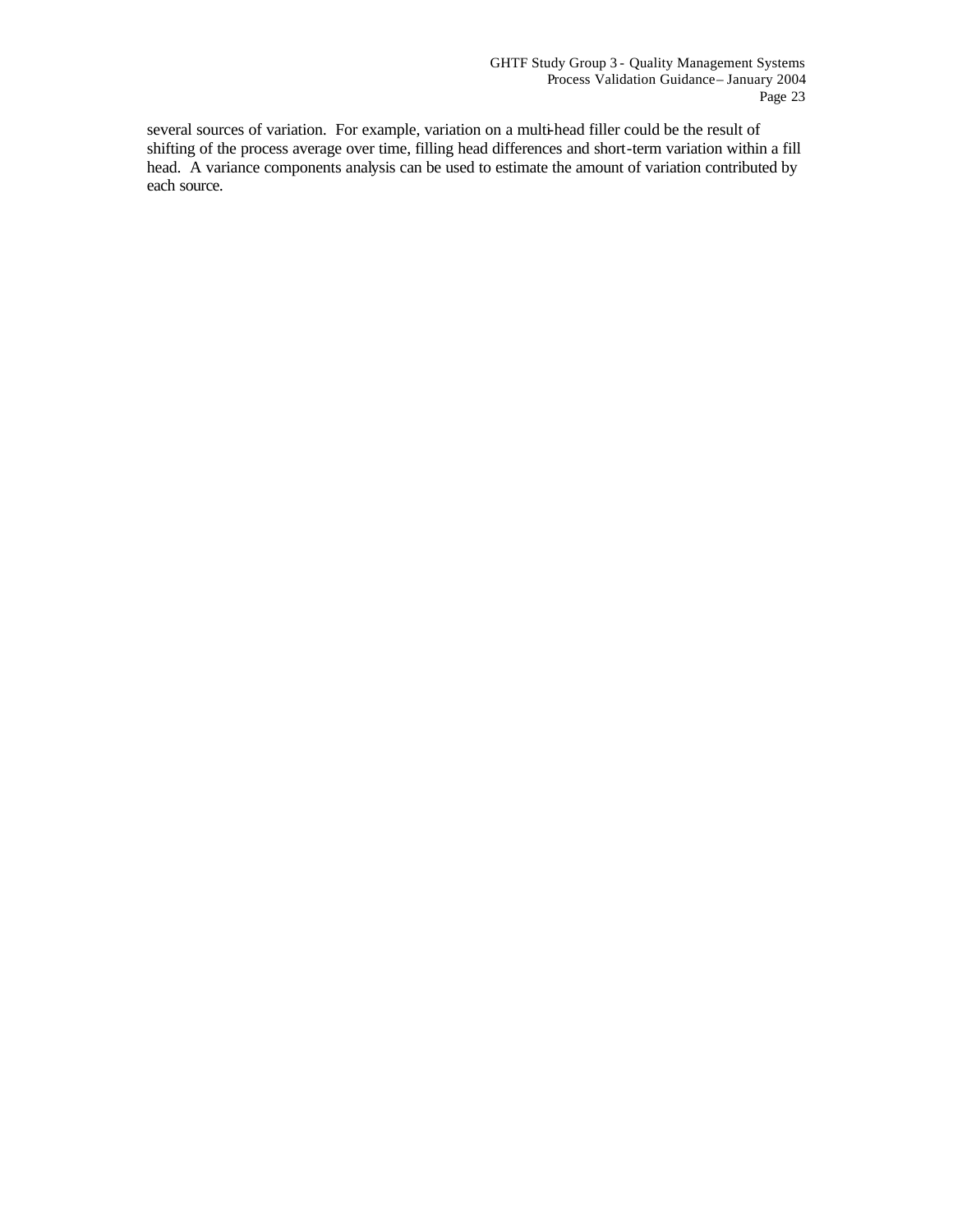### **Annex B Example validation**

### **Foreword**

Heat sealing processes, as described in this example, use equipment to seal plastic pouches which perform as sterility barriers for dis posable medical devices. Seal integrity is crucial for maintenance of sterility. Testing of seal integrity is usually destructive testing, and the process therefor is a special process which requires validation.

This Annex is presented only to give a simple and brief example of the nature of a process validation. The heat seal process described should not be considered a model for all heat seal validations. Additionally, this example may be modified according to different quality management systems, documentation methods and cultures of regions and/or countries which use this guidance.

There are many other circumstances and variables that might be considered when validating an actual heat seal process. This example uses only three simple input variables: time, temperature and pressure. There may be many more input variables, such as operator training, material thickness and melt indexes of the plastic pouches. Additionally, all the details surrounding the rationale for specific sample sizes, control limits, etc. are not given.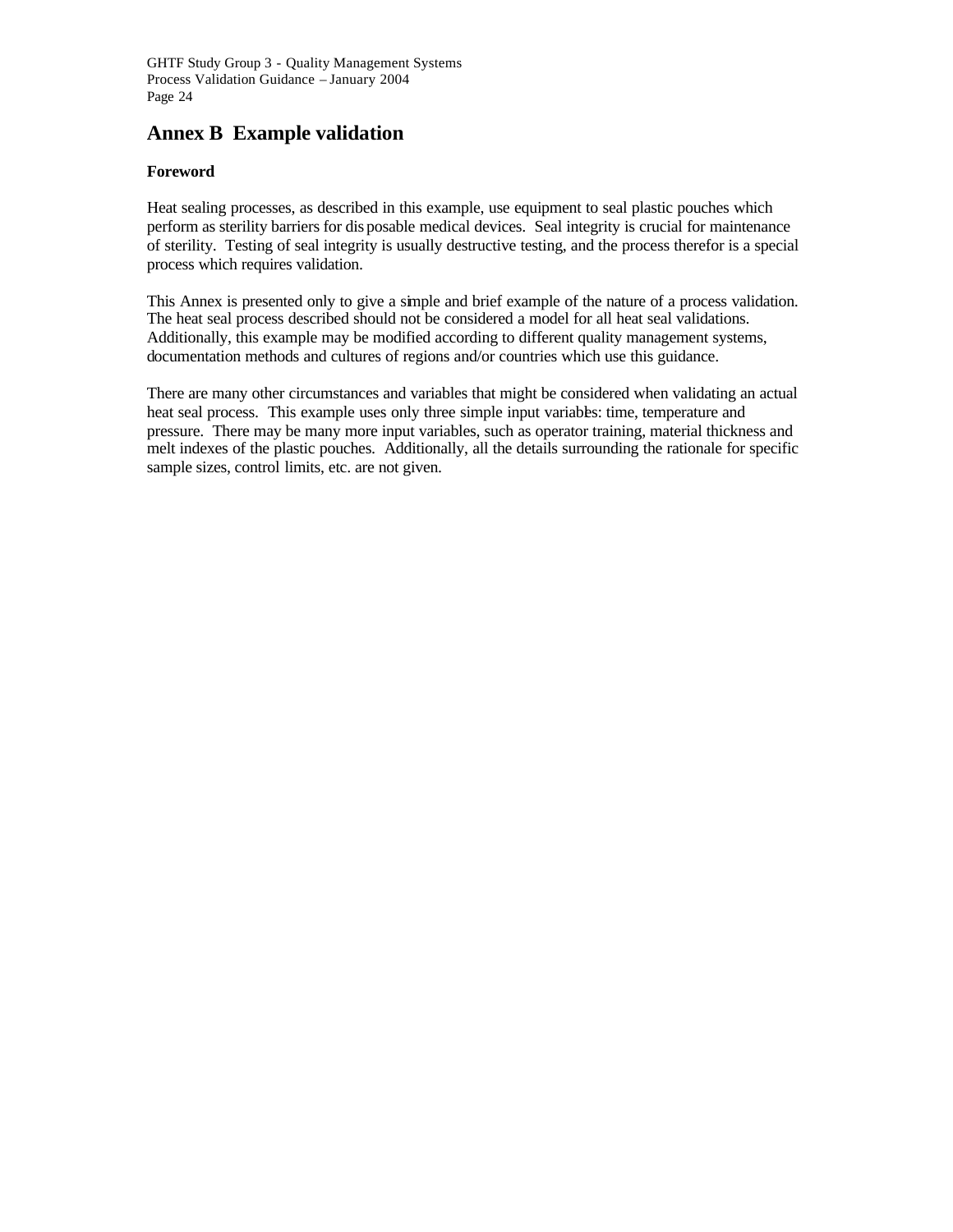### **ABC Medical Device Company Process Validation Protocol PVP 98-101**

Title: Heat Sealer Validation

Products to be covered: Sterile Gizmos – Codes 12345 through 12789

Equipment/Process to be Validated: Supplier Co., Modelxyz, ABC Manufacturing Equipment Register: MER 98-1248 / Heat Sealing Process: SOP 20-12-14

Process/Product Change Control Number: PPCN 98-364

#### Objective:

Supplier Co. has developed a new and improved heat sealer, which should improve process flow and reduce setup time. The heat sealer will be validated to assure it performs with existing sterile barrier pouch materials and existing process procedure SOP 20-12-14. SOP 20-12-14 identifies a design requirement for a seal strength of 2 to 4 kg and a target of 3 kg. The most difficult pouches to seal are the smallest (PN 96-122) and the largest (PN 88-010). The target process capability is a  $C_{\rm pk}$  of >1.

Reference Documents:

- 1. Heat Seal Process Procedure, SOP 20-12-14
- 2. Statistical Methodologies, SOP 3-8-51, SOP 3-9-12, SOP 3-13-81
- 3. Master Device Records, Codes 12xxx
- 4. Manufacturing Equipment Register, MER 98-1248
- 5. Supplier Co. Model xyz Heat Sealer Operating Manual
- 6. Process Validation Master Plan: PVP-98001
- 7. Lab Processes and Calibration: SOP 9-2-5
- 8. Production Processes and Calibration: SOP 20-1-2
- 9. Clean Room Procedures: SOP 1-12-77

#### Validation Plan:

The Supplier Co. Model xyz Heat Sealer will be subjected to the Installation Qualification, Operational Qualification and Performance Qualification procedures outlined in the Master Validation Plan: PVP-98001. Statistical methods in SOP 3-x-x will be used as appropriate.

The Installation Qualification will utilize the heat sealer operating manual to define requirements for electrical and air pressure requirements. The heat sealer will be installed, checked and calibrated in Clean Room 3 during a weekend, before the weekend scrub-down. Particular attention will be paid to the exhaust of pressurized air into the clean room, so that the requirement for integrity of the environment is not compromised. A checklist of requirements will be completed and results approved.

Operational Qualification will be completed in three phases. First, during production down time, the heat sealer will be subjected to an initial burn-in to observe the stability of the measurements of clamp closure time, temperature build and pressures. Pouches will be sealed, but detailed assessments of seal integrity will not be completed. Data for clamp closure time, temperature build and pressures will be recorded. Variations in these measures will be subjected to a screening experiment (SOP 3-8-51) to determine possible worst case situations and the risk of weak seals or overburning of the pouches. Initial optimal heat seal settings will also be established.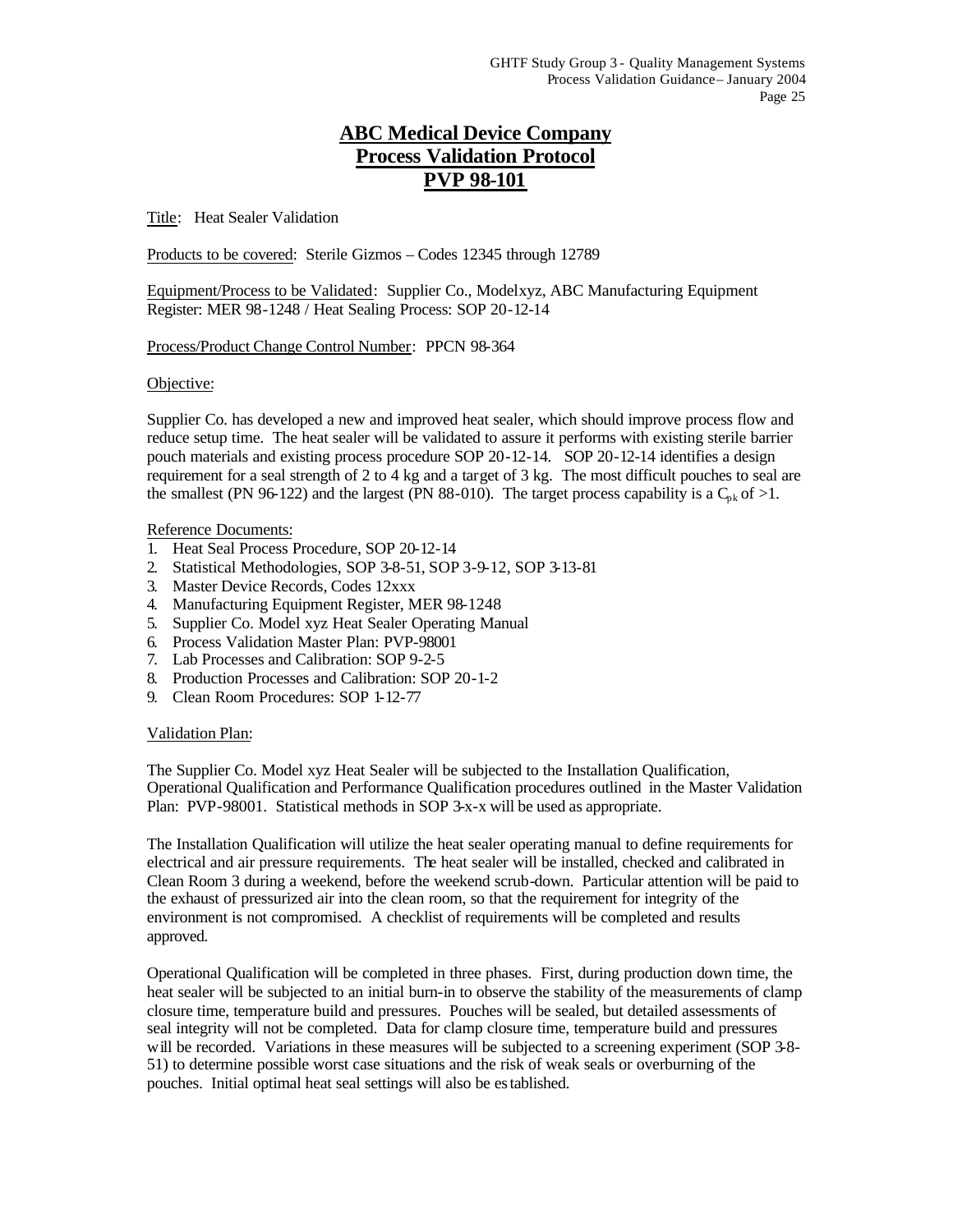GHTF Study Group 3 - Quality Management Systems Process Validation Guidance – January 2004 Page 26

The second phase of operational qualification will center the process and determine initial process capability. The process will be conducted off line, but during production, in the clean room and with production personnel. Production personnel will be trained on the use of the new heat sealer. Heat seals will be completed for pouches PN 96-122 and PN 88-010. Heat sealer settings for the time, temperature and pressure will be used which were determined to be optimal during the initial phase of operational qualification. Accelerated sampling plan 1-A from SOP 3-9-12 will be used and the results control charted. The seal strength target result will be 3 kg and the variation monitored. The number of runs, samples and evaluations will continue until it is determined that the  $C_p$  is  $>1$  per SOP 3-13-81. Optimal heat sealer settings will be determined for the next phase.

The third phase of operational qualification will determine the sensitivity of the process to variations in time, temperature and pressure. The normal production process will be used. Production personnel will be trained on the use of the new heat sealer. Worst case combinations of time, temperature and pressure will be evaluated. Runs will be completed 1) with the optimal settings, 2) with a short dwell time, low temperature and low pressure; and 3) long dwell time, high temperature and high pressure. Action levels for adjustment of the heat sealer will be determined as a result of this phase.

Performance qualification will commence after satisfactory completion of operational qualification. Optimal settings for the heat sealer will be used and the heat seal action levels for adjustment of time, temperature and pressure will be used. Accelerated sampling plan 2-C from SOP 3-9-12 will be used and the results control charted. Variations in seal strength will be investigated and root causes determined. When process stability is demonstrated, and the process variation demonstrates a value of  $C_{\text{rk}} > 1$  per SOP 3-13-81, the process will be considered validated and SOP 20-12-14 will be used to control the process.

### Measurement / Testing Equipment and Calibration:

- 1. Stopwatch, Process Development Lab, Calibrated per SOP 9-2-5
- 2. Remote IR Thermometer RST-12, Process Development Lab, Calibrated per SOP 9-2-5
- 3. Pressure gauge, 0 500kPa, Process Development Lab, Calibrated per SOP 9-2-5
- 4. VAR meter, ID 683, Process Development Lab, Calibrated per SOP 9-2-5
- 5. Heat Seal Pull Tester, PE 8167, Production, Calibrated per SOP 20-1-2

### Equipment Maintenance:

During validation the heat sealer will be maintained per the Supplier Co. Operating Manual. Upon completion of the validation, Manufacturing Equipment Register, MER 98-1248 will be updated to include maintenance and calibration of the heat sealer.

### Revalidation:

Upon completion of the validation, the Process Validation Master Plan: PVP-98001 will be updated to include the heat sealer in the master validation schedule.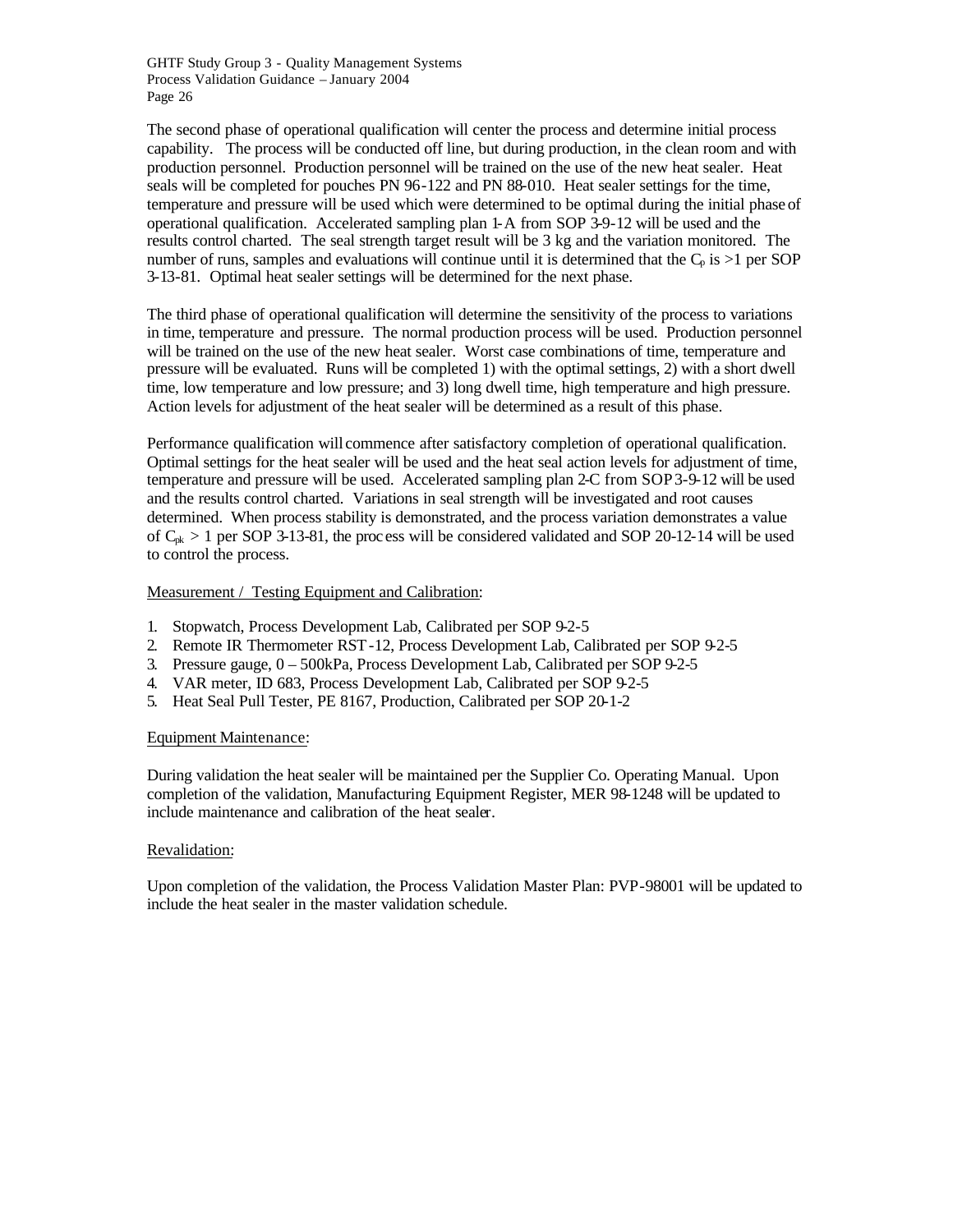Validation Team Protocol Approval

| John Smith<br><b>John Smith</b>                           | Date: 15 Nov. 1998 | Title: Sr. Quality Engineer |
|-----------------------------------------------------------|--------------------|-----------------------------|
| <b>Paula Johnson</b><br><b>Supervisor</b>                 | Date: 15 Nov. 1998 | Title: Production           |
| Paula Johnson<br>Randy Jacoby<br><b>Randy Jacoby</b>      | Date: 15 Nov. 1998 | Title: Plant Manager        |
| <b>Sue Brown</b><br><b>Sue Brown</b>                      | Date: 15 Nov. 1998 | Title: R&D Project Leader   |
| <b>Claudia Becker</b><br>Manager<br><b>Claudia Becker</b> | Date: 15 Nov. 1998 | Title: Plant Quality        |
| Protocol Registered in Doc Center:                        |                    |                             |
| Priscilla Johnson<br>Manager<br>Priscilla Johnson         | Date: 18 Nov. 1998 | Title: Document Center      |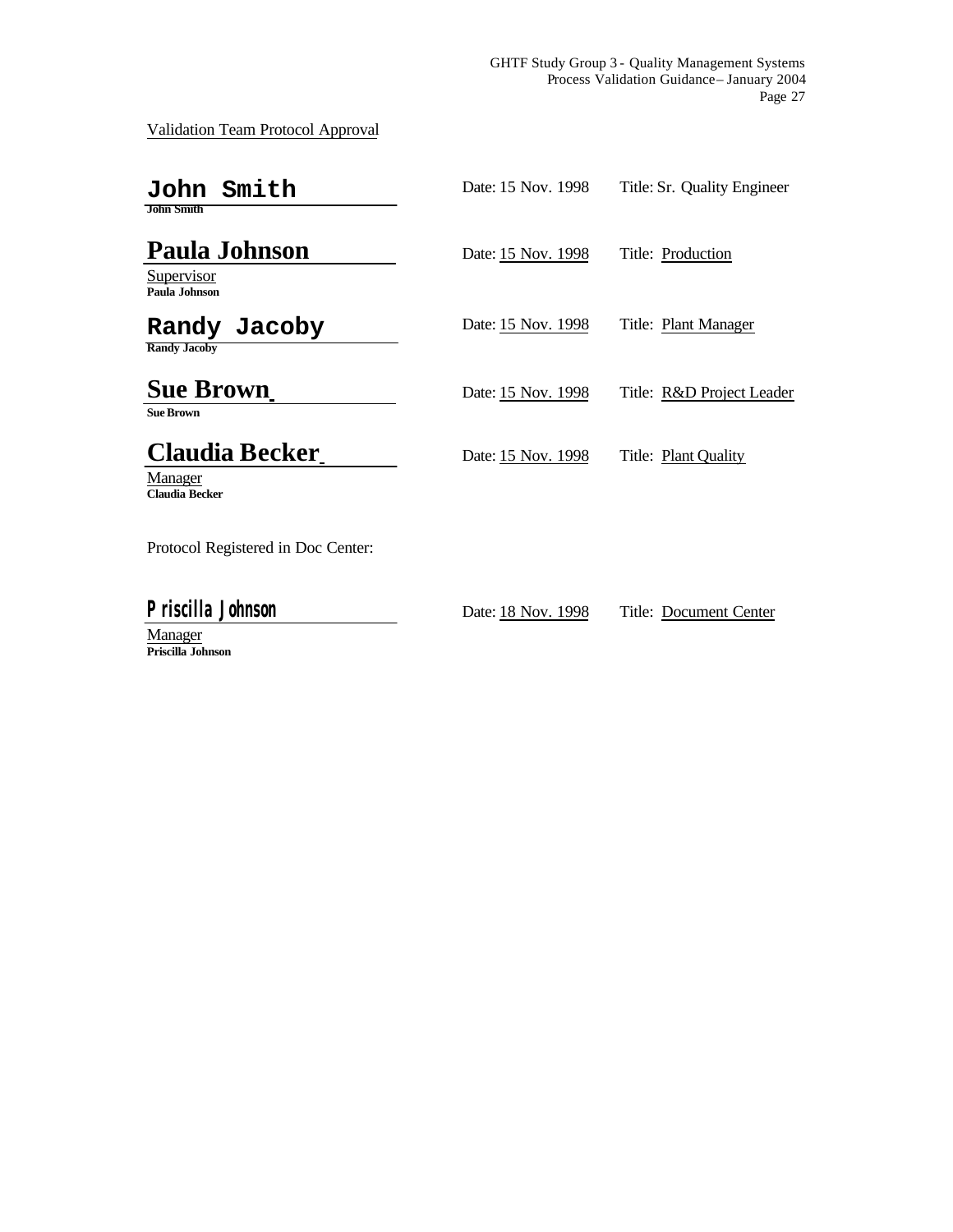GHTF Study Group 3 - Quality Management Systems Process Validation Guidance – January 2004 Page 28

### **Installation Qualification Results PVP 98-101**

#### Installation Checklist

Requirements were established from the heat sealer operating manual, clean room procedures (SOP 1-12-77) and heat seal process procedure (SOP 20-12-14).

| Requirement                     | Source                       | <b>Status</b> |
|---------------------------------|------------------------------|---------------|
| Electrical supply               | heat sealer operating manual | conforms      |
| Air pressure                    | heat sealer operating manual | conforms      |
| Ergonomic positioning           | heat sealer operating manual | conforms      |
| Spare parts                     | heat sealer operating manual |               |
|                                 | & SOP 20-12-14               | conforms      |
| Clean air exhaust               | SOP 1-12-77                  | conforms      |
| Cleanability around equipment   | SOP 1-12-77                  | conforms      |
| Accessibility for maintenance   | SOP 20-12-14                 | conforms      |
| Capability for sizes of pouches | SOP 20-12-14                 | conforms      |

#### Initial Burn-in

The heat sealer operated as described in the heat sealer operating manual and as required by SOP 20- 12-14.

#### Calibration

All gauges and measuring devices on the heat sealer were successfully calibrated per SOP 20-1-2.

#### Lab Notebook Reference

Quality Engineering Lab Notebook, JWS, 98-4, pages 46 – 62.

Issues / Commentary

No new issues were identified.

The environmental challenge of the air exhaust was met by adding an oil based air filter to the exhaust line of the heat sealer. The particulate matter was monitored per SOP 9-15-84 and no changes from normal levels were detected.

The heat sealer installation was successful.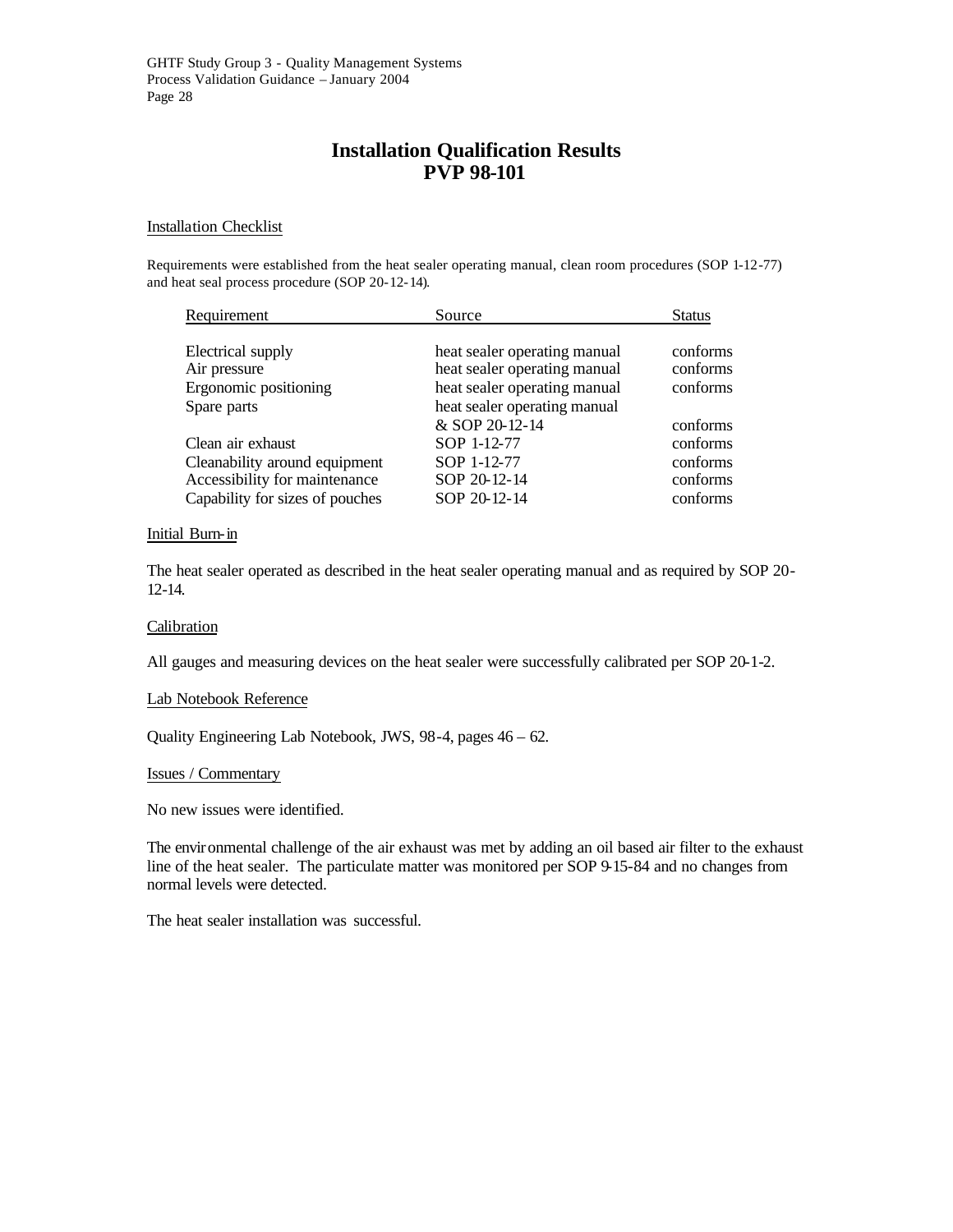Validation Team IQ Results Approval

| John Smith<br>John Smith                                  | Date: 15 Dec. 1998 | Title: Sr. Quality Engineer |
|-----------------------------------------------------------|--------------------|-----------------------------|
| Paula Johnson<br>Supervisor                               | Date: 15 Dec. 1998 | Title: Production           |
| Paula Johnson<br>Randy Jacoby<br><b>Randy Jacoby</b>      | Date: 15 Dec. 1998 | Title: Plant Manager        |
| <b>Sue Brown</b><br><b>Sue Brown</b>                      | Date: 15 Dec. 1998 | Title: R&D Project Leader   |
| <b>Claudia Becker</b><br>Manager<br><b>Claudia Becker</b> | Date: 15 Dec. 1998 | Title: Plant Quality        |
| IQ Results Registered in Doc Center:                      |                    |                             |
| Priscilla Johnson<br>Manager<br>Priscilla Johnson         | Date: 18 Dec. 1998 | Title: Document Center      |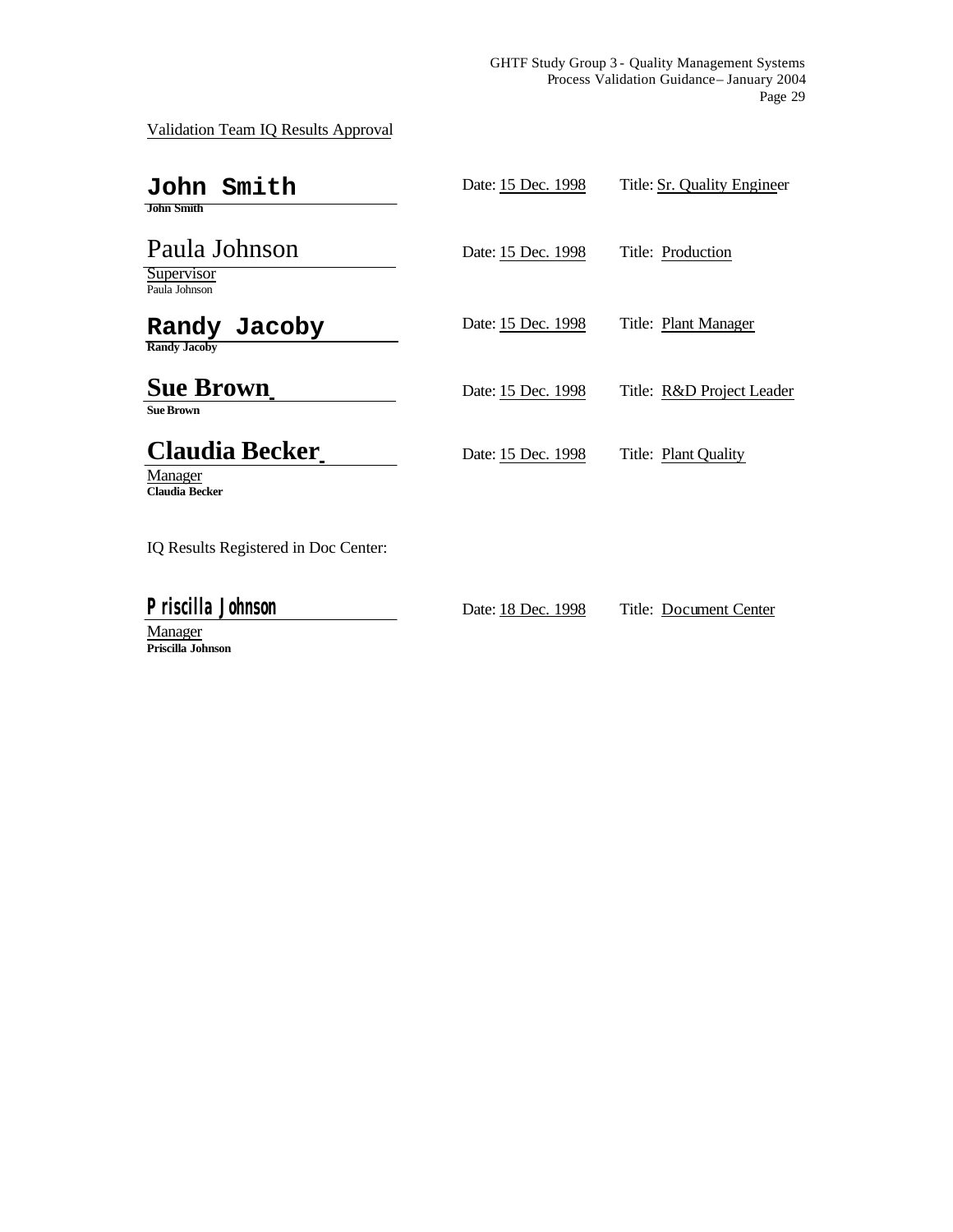## **Operational Qualification Results PVP 98-101**

Phase One

Clamp closure time, temperature build and pressures were measured over a four-hour time frame with initial heat seal settings for time, temperature and pressure. Control charts were completed as follows:

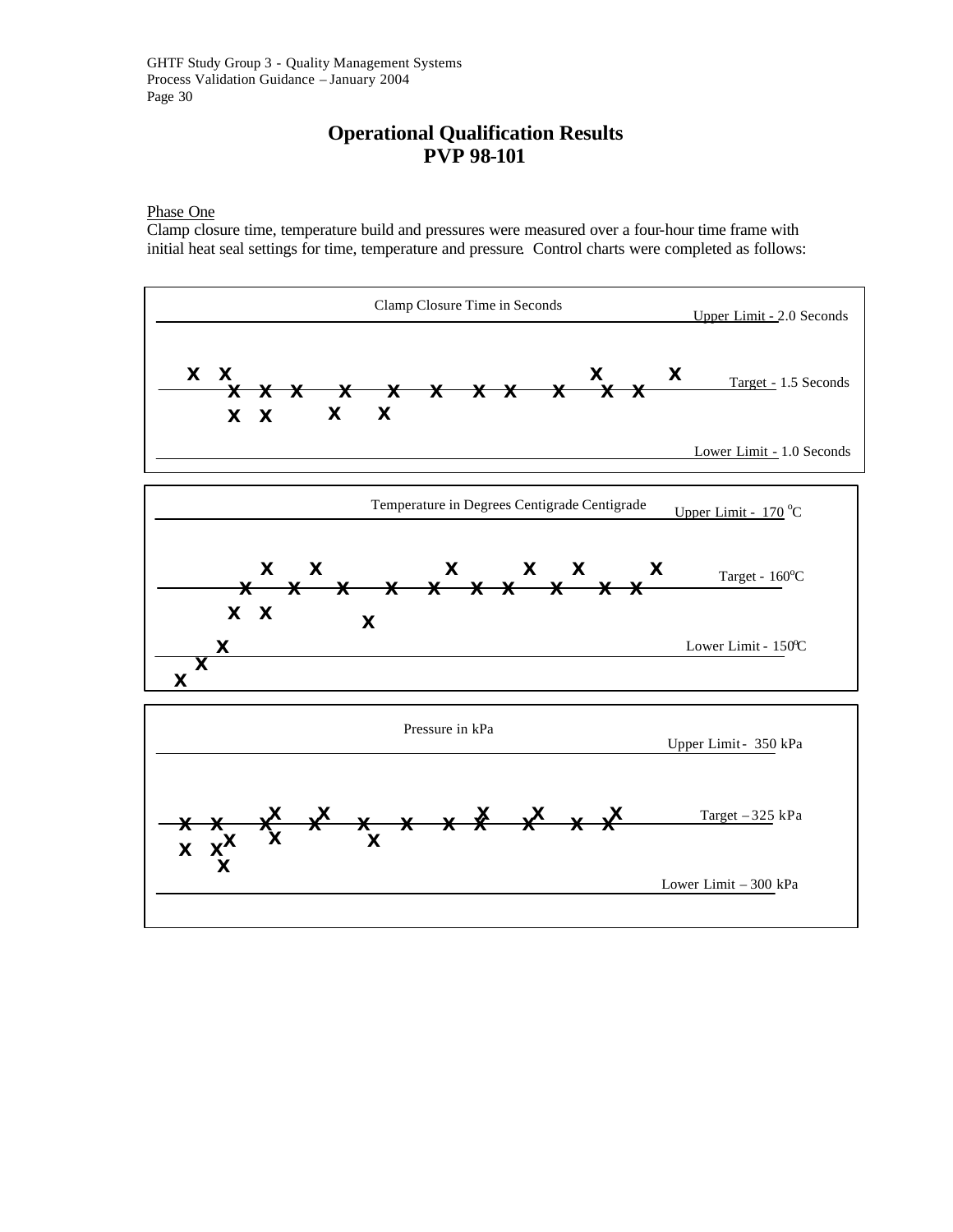From this analysis, it is apparent that the temperature is the most variable within the lower and upper limits for temperature. Also, temperatures were under the limit for the first fifteen to twenty minutes, as the sealer requires this time to warm up. This screening experiment demonstrated that temperature might be the primary factor influencing heat seal integrity.

Initial optimal heat sealer settings were established: temperature controller setting of 7.5, closure time setting of 1.5 seconds and pressure setting of 325 kPa.

### Phase Two

Response surface studies were conducted to determine the effects of key inputs on seal strength. Variations in settings were used and the resultant seal strength for ten pouches was calculated. The following table summarizes the results:

|                | Trial Run Pouch Size | Time    | Temperature | Pressure | Seal Strength              |
|----------------|----------------------|---------|-------------|----------|----------------------------|
| 1              | Small                | 1.0     | 150         | 300      | Average 2.1, 60 1.2        |
| $\overline{2}$ | Large                | 1.0     | 150         | 300      | Average 2.3, 60 1.8        |
| 3              | Small                | 1.5     | 150         | 300      | Average 2.2, $6\sigma$ 1.6 |
| $\overline{4}$ | Large                | 1.5     | 150         | 300      | Average 2.5, 60 1.3        |
| 5              | Small                | 2.0     | 150         | 300      | Average 2.4, $6\sigma$ 1.5 |
| 6              | Large                | 2.0     | 150         | 300      | Average 2.8, $6\sigma$ 1.0 |
| $\tau$         | Small                | 1.0     | 160         | 300      | Average 3.0, $6\sigma$ 0.4 |
| 8              | Large                | 1.0     | 160         | 300      | Average 3.1, 6σ 0.6        |
| 9              | Small                | 1.5     | 160         | 300      | Average 3.3, $6\sigma$ 0.5 |
| 10             | Large                | 1.5     | 160         | 300      | Average 3.4, 60 0.6        |
| 11             | Small                | 2.0     | 160         | 300      | Average 2.9, 60 0.3        |
| 12             | Large                | 2.0     | 160         | 300      | Average 2.8, $6\sigma$ 0.4 |
| 13             | Small                | 1.0     | 170         | 300      | Average 3.1, 60 0.6        |
| 14             | Large                | 1.0     | 170         | 300      | Average 3.2, 60 0.5        |
| 15             | Small                | 1.5     | 170         | 300      | Average $2.7, 6\sigma$ 0.6 |
| 16             | Large                | 1.5     | 170         | 300      | Average 2.9, 6σ 0.4        |
| 17             | Small                | 2.0     | 170         | 300      | Average 2.8, $6\sigma$ 0.6 |
| 18             | Large                | 2.0     | 170         | 300      | Average 3.0, 60 0.7        |
| 19             | Small                | 1.0     | 150         | 325      | Average 2.2, 60 1.7        |
| 20             | Large                | 1.0     | 150         | 325      | Average 2.3, 60 1.5        |
| 21             | Small                | 1.5     | 150         | 325      | Average 2.2, $6\sigma$ 1.3 |
| 22             | Large                | 1.5     | 150         | 325      | Average 2.5, 60 1.4        |
| 23             | Small                | 2.0     | 150         | 325      | Average 2.4, 60 1.7        |
| 24             | Large                | 2.0     | 150         | 325      | Average 2.8, $6\sigma$ 1.2 |
| 25             | Small                | $1.0\,$ | 160         | 325      | Average 3.0, 60 0.3        |
| 26             | Large                | 1.0     | 160         | 325      | Average 3.1, 60 0.5        |
| 27             | Small                | 1.5     | 160         | 325      | Average 3.3, $6\sigma$ 0.4 |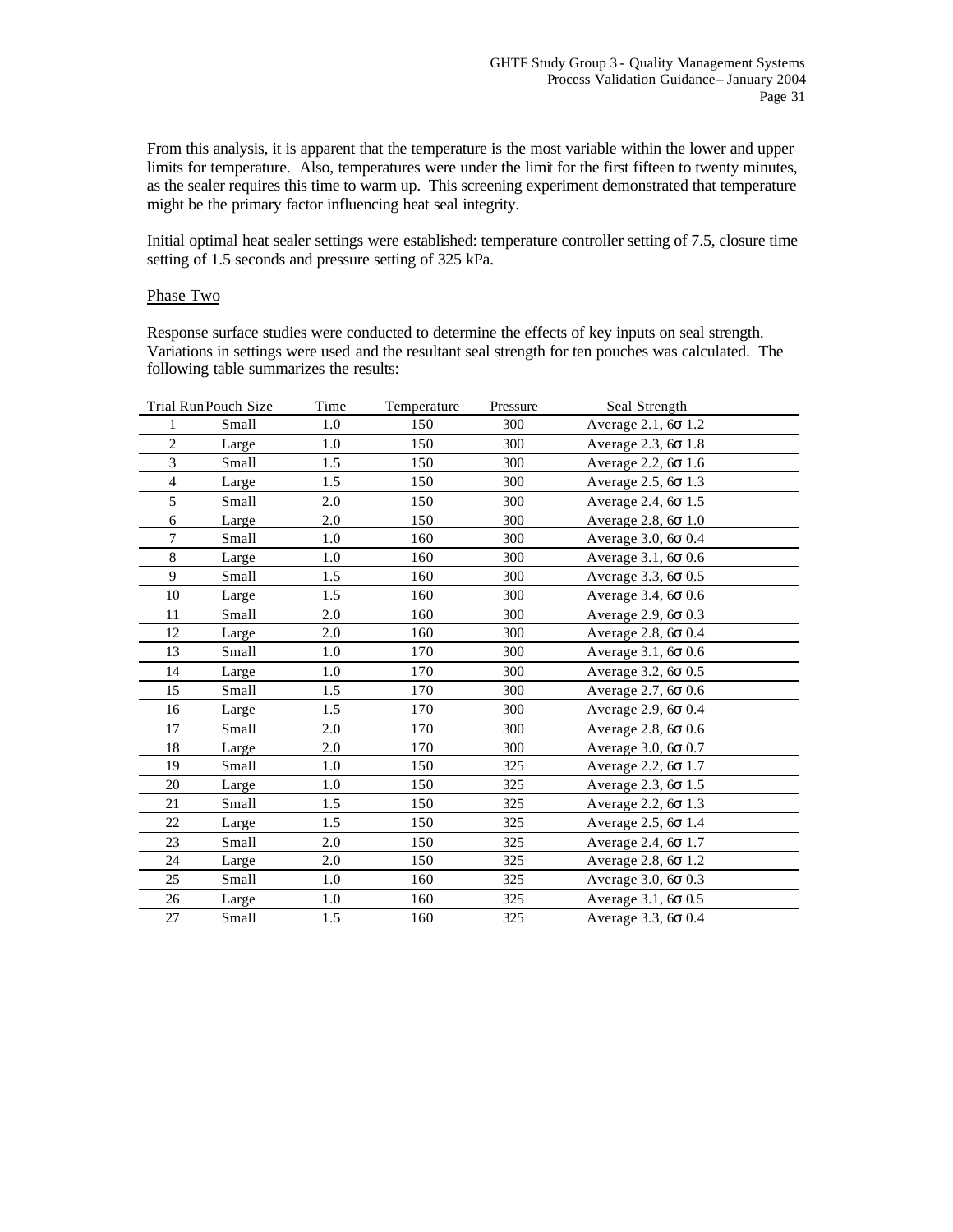Results, continued:

| 28 | Large | 1.5     | 160 | 325 | Average 3.4, $6\sigma$ 0.3 |
|----|-------|---------|-----|-----|----------------------------|
| 29 | Small | 2.0     | 160 | 325 | Average 2.9, $6\sigma$ 0.2 |
| 30 | Large | 2.0     | 160 | 325 | Average 2.8, $6\sigma$ 0.3 |
| 31 | Small | 1.0     | 170 | 325 | Average 3.1, $6\sigma$ 0.5 |
| 32 | Large | $1.0\,$ | 170 | 325 | Average 3.2, $6\sigma$ 0.4 |
| 38 | Large | $1.0\,$ | 150 | 350 | Average 2.3, $6\sigma$ 1.8 |
| 39 | Small | 1.5     | 150 | 350 | Average 2.2, 6σ 1.6        |
| 40 | Large | 1.5     | 150 | 350 | Average 2.5, $6\sigma$ 1.3 |
| 41 | Small | 2.0     | 150 | 350 | Average 2.4, 6σ1.5         |
| 42 | Large | 2.0     | 150 | 350 | Average 2.8, 6σ1.0         |
| 43 | Small | 1.0     | 160 | 350 | Average 3.0, $6\sigma$ 0.4 |
| 44 | Large | 1.0     | 160 | 350 | Average 3.1, $6\sigma$ 0.6 |
| 45 | Small | 1.5     | 160 | 350 | Average 3.3, $6\sigma$ 0.5 |
| 46 | Large | 1.5     | 160 | 350 | Average 3.4, $6\sigma$ 0.6 |
| 47 | Small | $2.0\,$ | 160 | 350 | Average 2.9, $6\sigma$ 0.3 |
| 48 | Large | 2.0     | 160 | 350 | Average 2.8, 6σ0.4         |
| 49 | Small | 1.0     | 170 | 350 | Average 3.1, $6\sigma$ 0.6 |
| 50 | Large | 1.0     | 170 | 350 | Average 3.2, $6\sigma$ 0.5 |
| 51 | Small | 1.5     | 170 | 350 | Average 2.7, $6\sigma$ 0.6 |
| 52 | Large | 1.5     | 170 | 350 | Average 2.9, 6σ0.4         |
| 53 | Small | 2.0     | 170 | 350 | Average 2.8, 6σ0.6         |
| 54 | Large | 2.0     | 170 | 350 | Average 3.0, $6\sigma$ 0.7 |

Based on these results, it is apparent that the lower temperature limit of 150  $\degree$ C will result in unacceptable variations in seal strength (overall average of 2.38 kg,  $6\sigma$  of 1.42). Variations in time and pressure within specified limits have little to do with seal strength.

An additional 36 runs were repeated with a lower temperature limit of  $155^{\circ}$ C and variations of time and pressure similar to the first 54 runs. The data is not included in this report, but is available in the lab notebook referenced below. The results of these runs demonstrated an overall average of 2.92 kg, 6 $\sigma$  of 0.5. The C<sub>p</sub> for these runs had a value of 1.8. Optimal heat sealer settings were determined to be a temperature controller setting of 8.2, a time of 1.5 seconds and pressure of 325 kPa.

### Phase Three

Normal production processes were used to seal pouches with product and heat seal settings at 1) optimal levels; 2) low temperature, low pressure and short time, and 3) high temperature, high pressure and long time. 190 products were produced at each combination of settings.

### Results:

The run with optimal levels resulted in an average seal strength of 3.08 kg,  $6\sigma$  of 0.3, the run with low settings resulted in an average seal strength of 2.8 kg,  $6\sigma$  of 0.5, and the run with high settings resulted in an average seal strength of 2.9 kg,  $\omega$  of 0.6.

### Lab Notebook Reference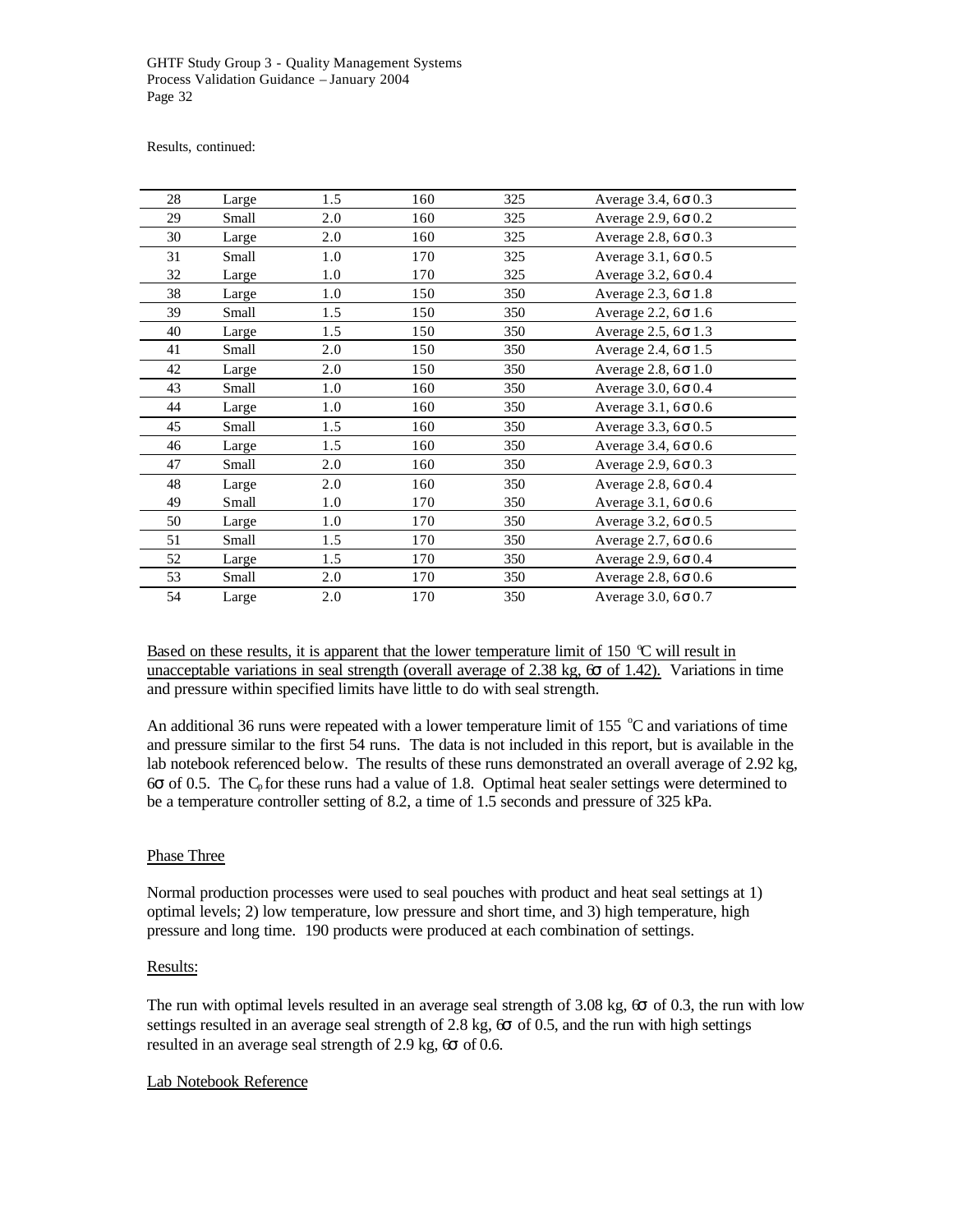Quality Engineering Lab Notebook, JWS, 98-4, pages 63-98.

#### Issues / Commentary

The input which transmits the most variation to the heat sealing process is temperature. The lower limit of temperature was adjusted to 155  $\degree$ C from 150  $\degree$ C.

The heat sealer must have a warm-up time period of at least twenty minutes with normal cycling to have stable temperature control.

Based on these results, when the process is run within input limits, the seal strength target of 3.0 kg should be met with a  $C_{pk}$  of 1.8 per SOP 3-13-81. Initial action levels for adjustment of the heat sealer should be seal strengths of 2.6 kg and 3.2 kg, which should be 3σ variation from the average of 2.9 during operational qualification.

The heat sealer Operational Qualification was successful.

### Validation Team OQ Results Approval

| John Smith<br><b>John Smith</b>                     | Date: 5 Jan. 1999 | Title: Sr. Quality Engineer |
|-----------------------------------------------------|-------------------|-----------------------------|
| <b>Paula Johnson</b><br>Supervisor<br>Paula Johnson | Date: 5 Jan. 1999 | Title: Production           |
| Randy Jacoby<br><b>Randy Jacoby</b>                 | Date: 5 Jan. 1999 | Title: Plant Manager        |
| <b>Sue Brown</b><br><b>Sue Brown</b>                | Date: 5 Jan. 1999 | Title: R&D Project Leader   |
| <b>Claudia Becker</b><br>Manager<br>Claudia Becker  | Date: 5 Jan. 1999 | Title: Plant Quality        |

OQ Results Registered in Doc Center:

**Priscilla Johnson** Date: <u>10 Jan. 1999</u> Title: Document Center

Manager **Priscilla Johnson**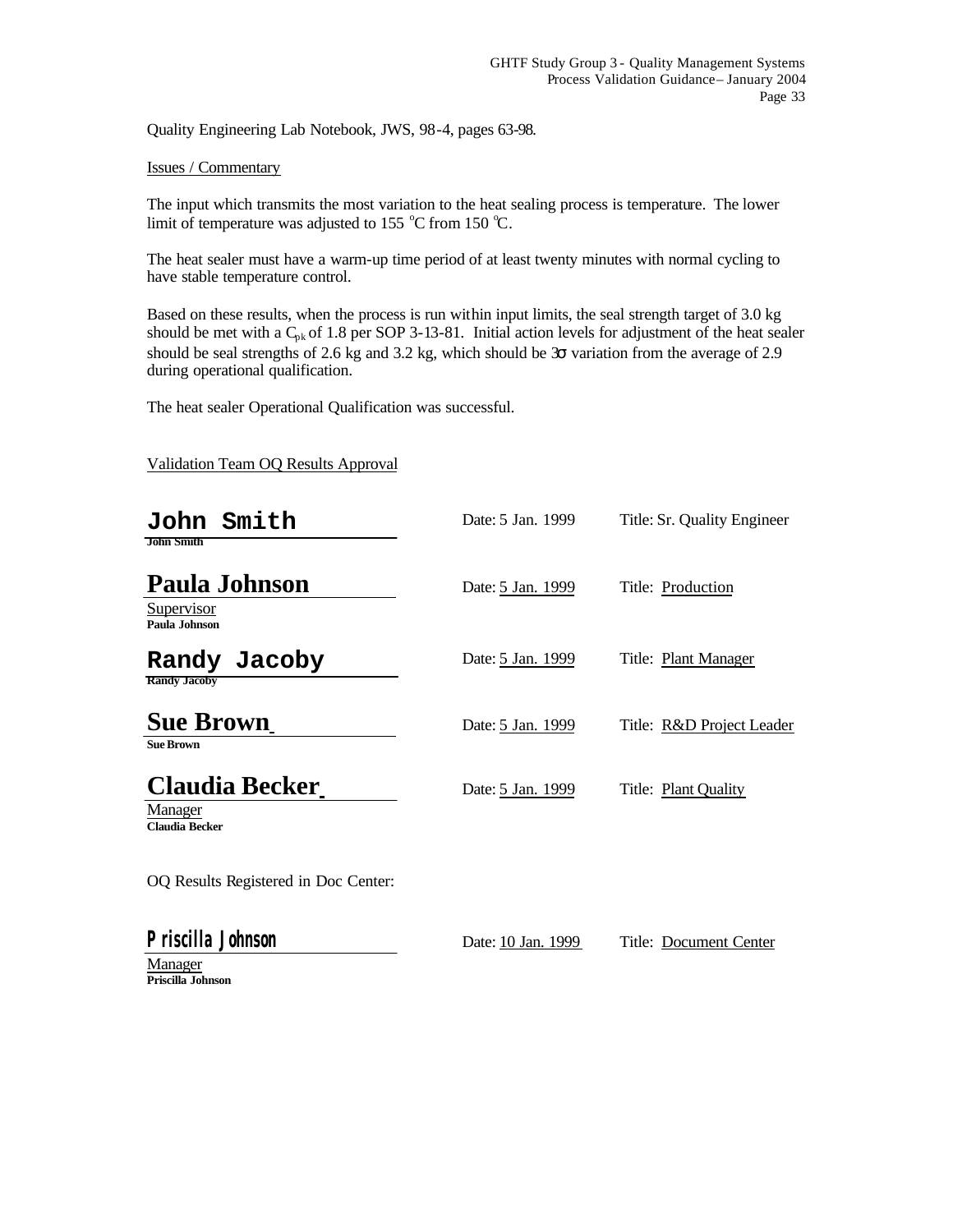### **Performance Qualification Results PVP 98-101**

Normal production of codes 12345 and 12789 were run utilizing pouches PN 96-122 and PN 88-010. Optimal heat sealer settings were used. The heat sealer was allowed to warm-up with normal cycling for one half-hour prior to use. A week of production was completed for each code. Accelerated sampling plan 2-C from SOP 3-9-12 was used and the results control charted. Following is a typical control chart:



The resultant  $C_{\rm pk}$  was 1.75 for the overall process during this performance qualification. The comparison of the  $C_p$  results for each day demonstrated that the process was both stable and capable. The following  $C_p$  values were calculated:

PN 96-122: 1.8, 1.9, 1.7, 1.6, 1.7; PN 88-010: 1.6, 1.8, 1.7, 1.9, 2.0.

The centering of results about the target was very close: overall average seal strength was 2.93 kg with a target of 3.0 kg

The action levels were never reached, and therefore no adjustments were made and no root causes identified.

Lab Notebook Reference:

Quality Engineering Lab Notebook, JWS, 99-1, pages 1 – 48.

Issues / Commentary

The process has demonstrated stability and capability.

The Manufacturing Equipment Register, MER 98-1248, has been updated to include maintenance and calibration of the new heat sealer.

The Process Validation Master Plan, PVP-98001 has been updated to include the new heat sealer in the revalidation process.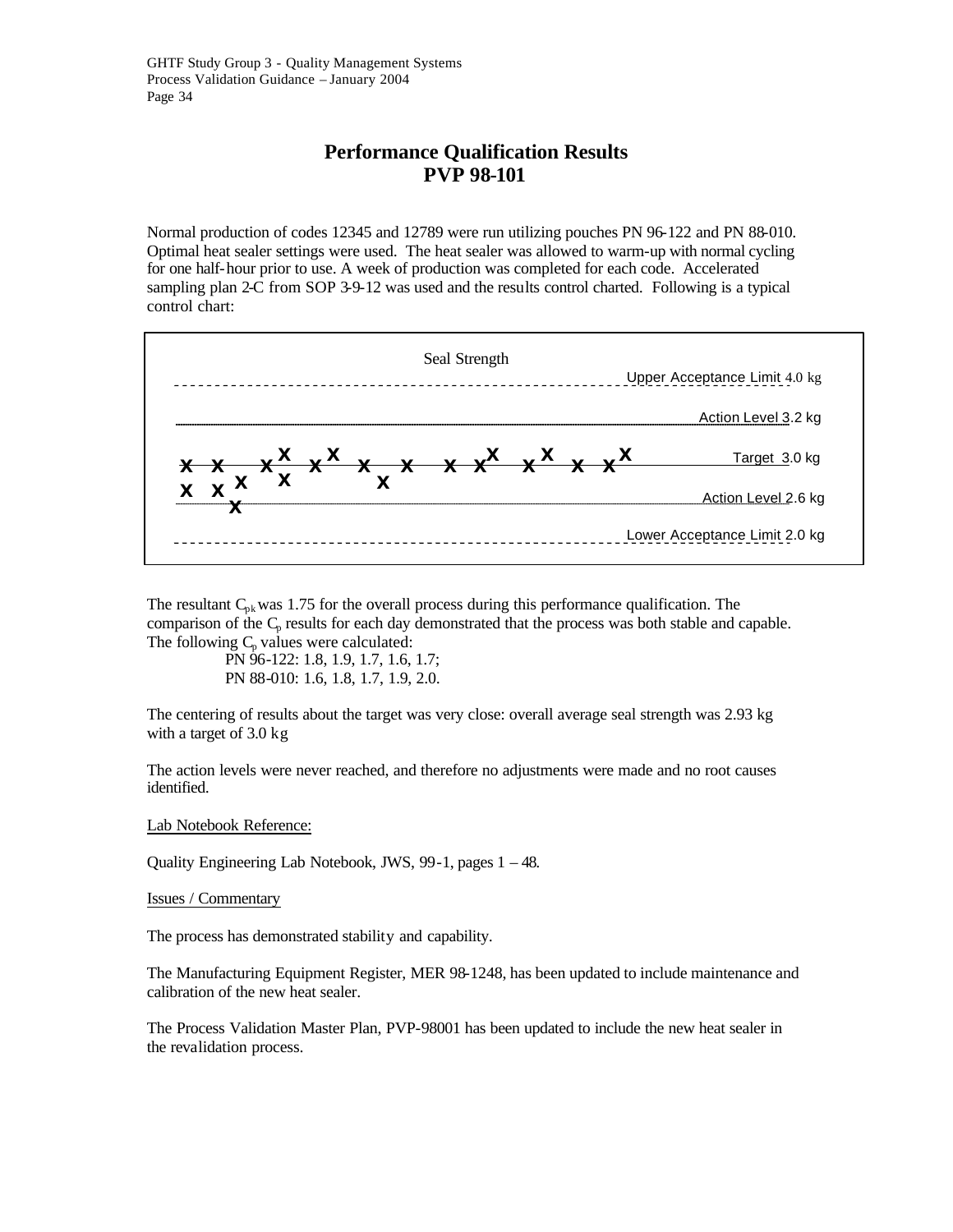The Heat Seal Process Procedure, SOP 20-12-14, has been updated to include the new heat sealer and the revised operating procedure for temperature warm-up and lower temperature control limit has been changed from  $150^{\circ}$ C to  $155^{\circ}$ C.

All production and QA employees have been trained and the training schedule in SOP 20-12-14 has been revised accordingly.

Validation Team PQ Results Approval

| John Smith<br>John Smith                                  | Date: 31 Jan. 1999 | Title: Sr. Quality Engineer |
|-----------------------------------------------------------|--------------------|-----------------------------|
| <b>Paula Johnson</b><br>Supervisor<br>Paula Johnson       | Date: 31 Jan. 1999 | Title: Production           |
| Randy Jacoby<br><b>Randy Jacoby</b>                       | Date: 31 Jan. 1999 | Title: Plant Manager        |
| <b>Sue Brown</b><br><b>Sue Brown</b>                      | Date: 31 Jan. 1999 | Title: R&D Project Leader   |
| <b>Claudia Becker</b><br>Manager<br><b>Claudia Becker</b> | Date: 31 Jan. 1999 | Title: Plant Quality        |

PQ Results Registered in Doc Center:

| Priscilla Johnson            | Date: 5 Feb. 1999 | Title: Document Center |
|------------------------------|-------------------|------------------------|
| Manager<br>Priscilla Johnson |                   |                        |